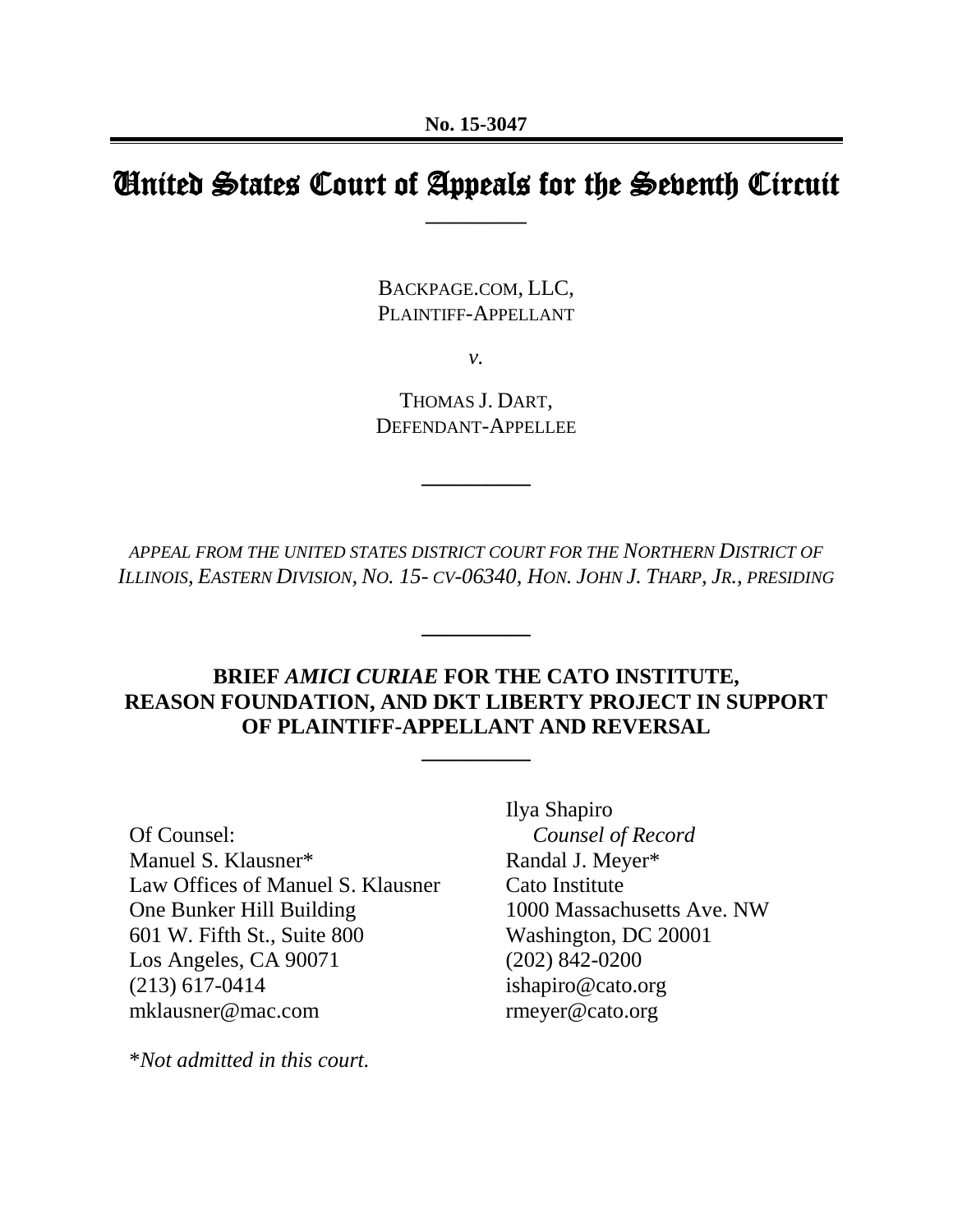#### **CORPORATE & FINANCIAL DISCLOSURE STATEMENTS**

Pursuant to Seventh Circuit Local Rule 26.1, *amici* make the following declaration:

The Cato Institute, Reason Foundation, and DKT Liberty Project are each nonprofit public policy research foundations dedicated in part to the defense of constitutional liberties secured by law. None of *amici* has a parent corporation and none issue shares of stock.

No publicly held corporation has a direct financial interest in the outcome of this litigation due to *amici's* participation.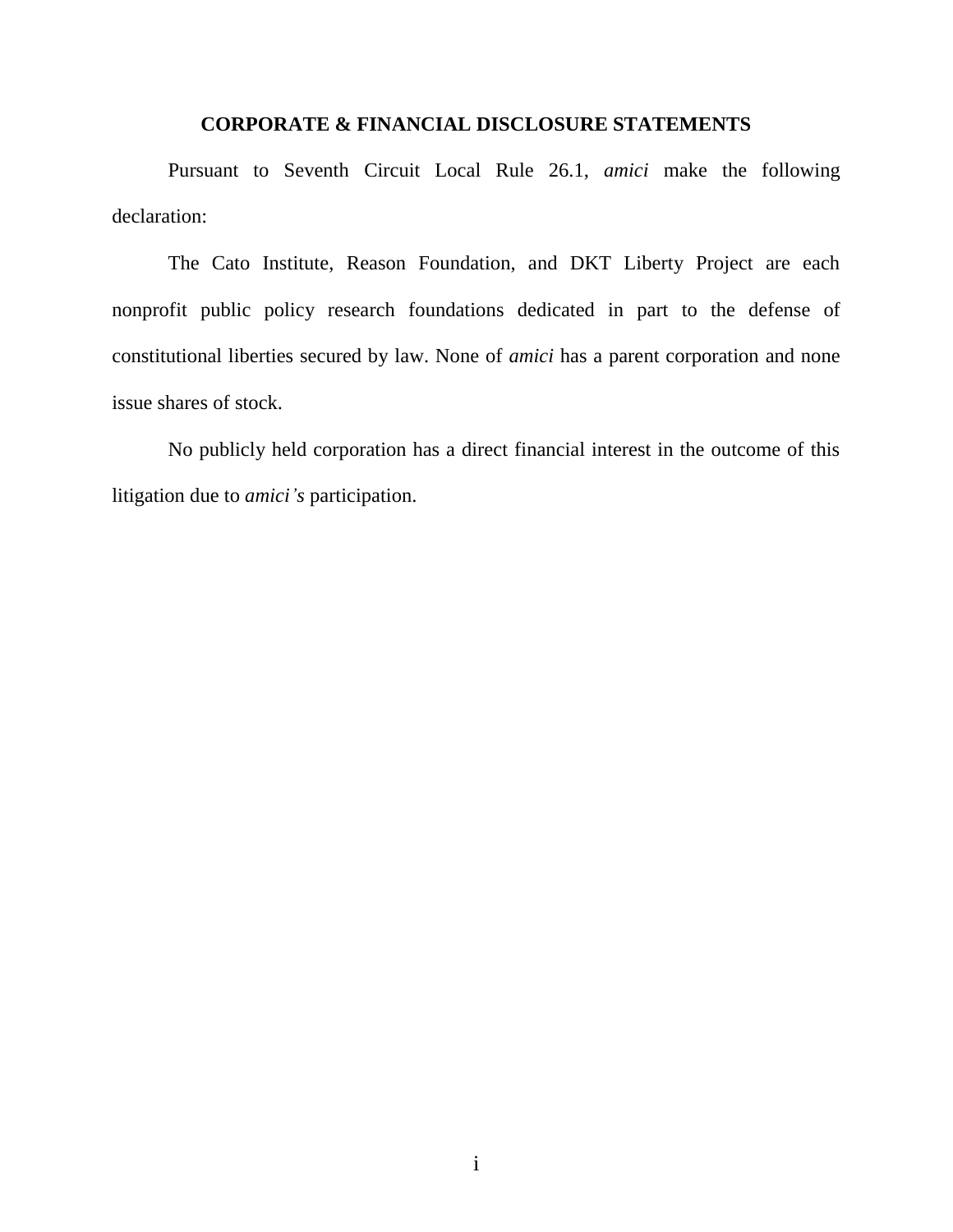# **TABLE OF CONTENTS**

| THERE IS NO "EPIDEMIC" OF SEX TRAFFICKING IN THE UNITED STATES<br>$\mathbf{I}$ .<br>AND EFFORTS TO FIGHT THIS "EPIDEMIC" HAVE MIRRORED THE |
|--------------------------------------------------------------------------------------------------------------------------------------------|
| Sex Trafficking Has Not Increased, and May Have Declined, in the Last 15<br>A.                                                             |
|                                                                                                                                            |
| THE DISTRICT COURT IMPROPERLY ACCEPTED SHERRIFF DART'S<br>II.<br>ALLEGATIONS ABOUT AN EPIDEMIC OF SEX TRAFFICKING  9                       |
| A.                                                                                                                                         |
| B. As a Matter of Law, the District Court Could Not Assume That                                                                            |
| SHERRIFF DART'S CRUSADE WILL DESTROY INVALUABLE AND<br>Ш.<br>IRREPLACEABLE TOOLS FOR THE INVESTIGATION AND PREVENTION                      |
| IV. SHERRIFF DART'S ACTIONS INFRINGE BASIC DUE PROCESS  14                                                                                 |
|                                                                                                                                            |
|                                                                                                                                            |
|                                                                                                                                            |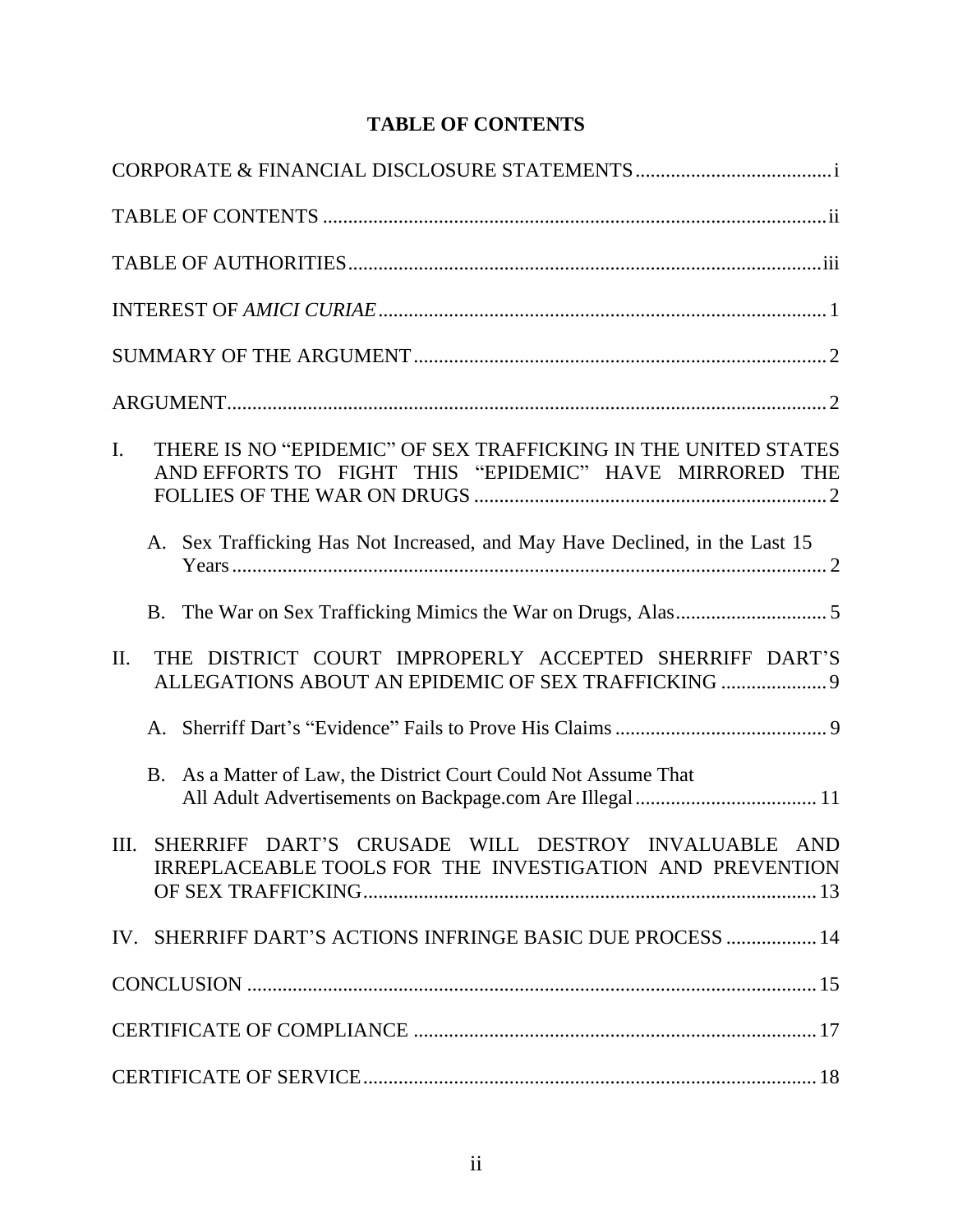# **TABLE OF AUTHORITIES**

| Backpage.com, LLC v. Cooper,                                                                                  |
|---------------------------------------------------------------------------------------------------------------|
| Backpage.com, LLC v. Dart,                                                                                    |
| Backpage.com, LLC v. Hoffman,<br>No. 13-CV-03952 DMC JAD, 2013 WL 4502097 (D.N.J. Aug. 20, 2013)  12          |
| Backpage.com, LLC v. McKenna,                                                                                 |
| Dart v. Craigslist, Inc.,                                                                                     |
| Doe ex rel. Roe v. Backpage.com, LLC,<br>No. CIV.A. 14-13870-RGS, 2015 WL 2340771 (D. Mass. May 15, 2015)  12 |
| United States v. Raddatz                                                                                      |
| <b>Statutes</b>                                                                                               |
| Justice for Victims of Trafficking Act,                                                                       |
| PROTECT Act,                                                                                                  |
| Trafficking Victims Protection Act,                                                                           |
| TVPA Reauthorization 2005,                                                                                    |
| TVPA Reauthorization Act 2013,                                                                                |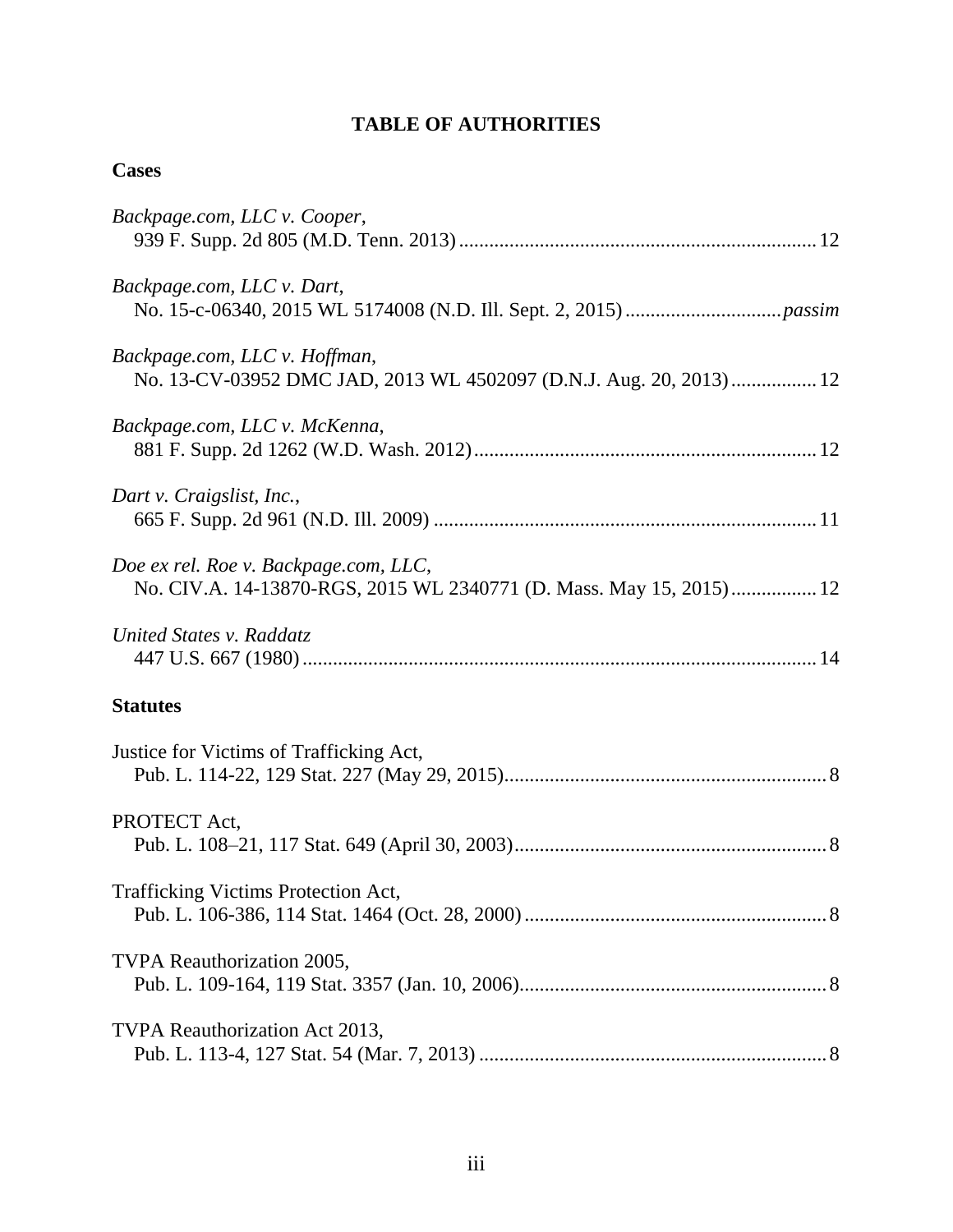| William Wilberforce Trafficking Victims Protection Reauthorization Act,                                                                                                                                                                                                                                                      |
|------------------------------------------------------------------------------------------------------------------------------------------------------------------------------------------------------------------------------------------------------------------------------------------------------------------------------|
| <b>Other Authorities</b>                                                                                                                                                                                                                                                                                                     |
|                                                                                                                                                                                                                                                                                                                              |
| Alison Siskin & Liana Wyler, Trafficking in Persons: U.S. Policy and Issues for                                                                                                                                                                                                                                              |
| Crimes Against Children Research Center, How Many Juveniles are Involved in                                                                                                                                                                                                                                                  |
| Elizabeth Nolan Brown, The War on Sex Trafficking Is the New War on Drugs,                                                                                                                                                                                                                                                   |
| Glenn Kessler, The Bogus Claim that 300,000 U.S. Children Are 'At Risk' of Sexual<br>Exploitation, Wash. Post, May 28, 2015,<br>https://www.washingtonpost.com/news/fact-checker/wp/2015/05/28/the-bogus-<br>claim-that-300000-u-s-children-are-at-risk-of-sexual-exploitation 3, 4                                          |
| Glenn Kessler, The Four-Pinocchio Claim That 'On Average, Girls First Become<br>Victims of Sex Trafficking at 13 Years Old,' Wash. Post, June 11, 2015,<br>https://www.washingtonpost.com/blogs/fact-checker/wp/ 2015/06/11/the-dubious-<br>claim-that-on-average-girls-first-become-victims-of-sex-trafficking-at-13-years- |
| James Finckenauer & Ko-lin Chin, Researching and Rethinking Sex Trafficking: The<br>Movement of Chinese Women to Asia and the United States for Commercial Sex                                                                                                                                                               |
| Julie Ruvolo, Sex Trafficking on Backpage.com: Much Ado About (Statistically)<br>Nothing, Tech Crunch (Oct. 6, 2012), http://techcrunch.com/2012/10/06/sex-<br>trafficking-on-backpage-com-much-ado-about-statistically-nothing  10, 11, 13, 14                                                                              |
| Melissa Ditmore & Juhu Thukral, Accountability and the Use of Raids to Fight                                                                                                                                                                                                                                                 |
| Meridith Dank et al., Surviving the Streets of New York: Experiences of LGBTQ                                                                                                                                                                                                                                                |
| NAAG Joint Statement, available at,<br>https://www.azag.gov/sites/default/files/craigslist%20final%20statement.pdf 13                                                                                                                                                                                                        |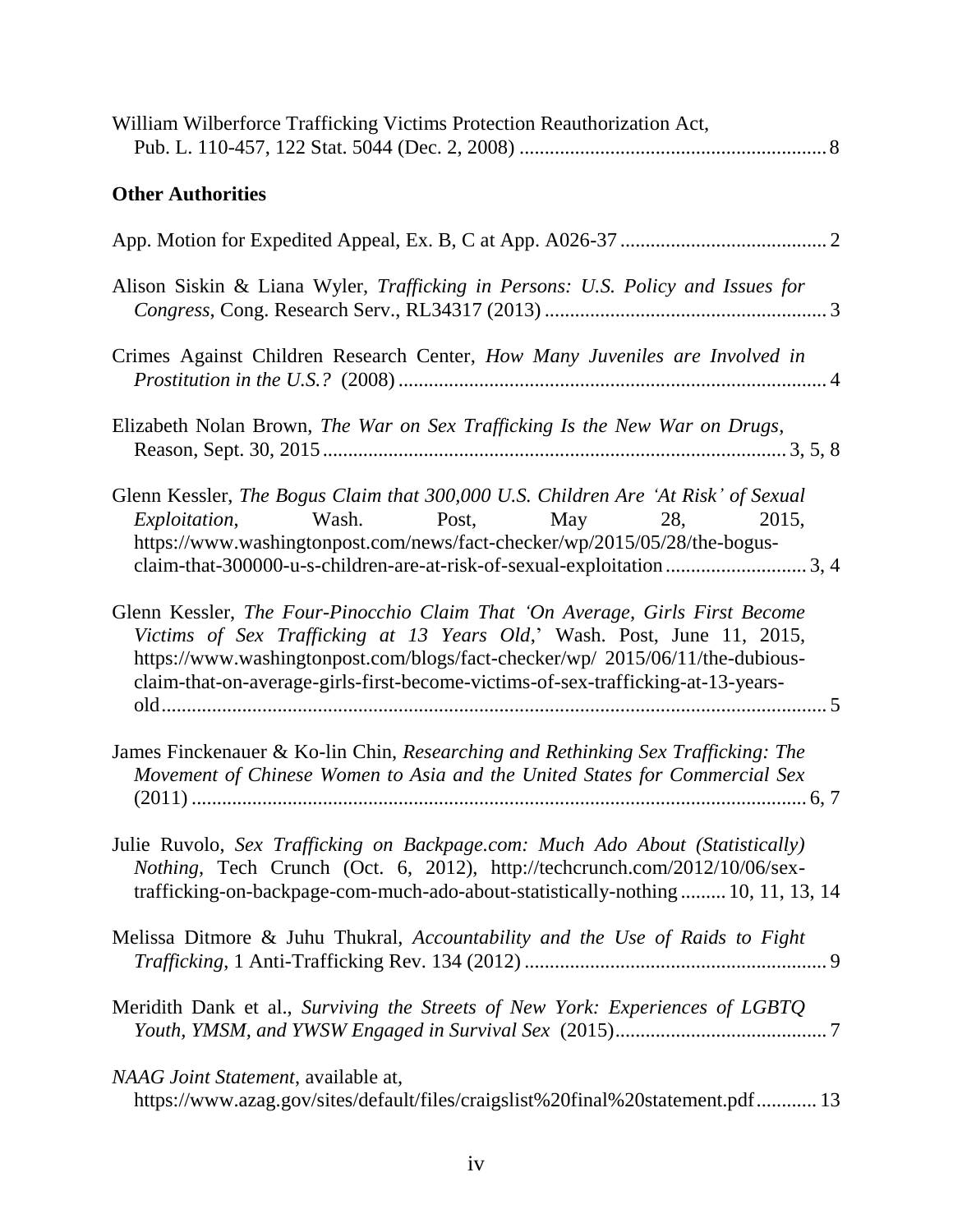| Radley Balko, Rise of the Warrior Cop: The Militarization of America's Police                                                                              |
|------------------------------------------------------------------------------------------------------------------------------------------------------------|
| Richard Curtis et al., Commercial Sexual Exploitation of Children in New York: The<br>CSEC Population in New York: Size, Characteristics, and Needs (2008) |
| Todd Zywicki, "Operation Choke Point," Wash. Post (May 24, 2014),<br>https://www.washingtonpost.com/news/volokh-                                           |
| Tom Ragan, Nevada Movement Draws the Line on Human Trafficking, Las Vegas<br>Review-Journal, May 26, 2013, http://www.reviewjournal.com/news/ las-         |
|                                                                                                                                                            |
|                                                                                                                                                            |
|                                                                                                                                                            |
|                                                                                                                                                            |
| U.S. GAO, Human Trafficking: Better Data, Strategy, and Reporting Needed to<br>Enhance U.S. Antitrafficking Efforts Abroad, GAO-06-825 (2006) 4            |
| Weitzer, The Social Construction of Sex Trafficking: Ideology and<br>Institutionalization of a Moral Crusade, 35 Pol. & Soc'y 447 (2007)  3, 4, 6          |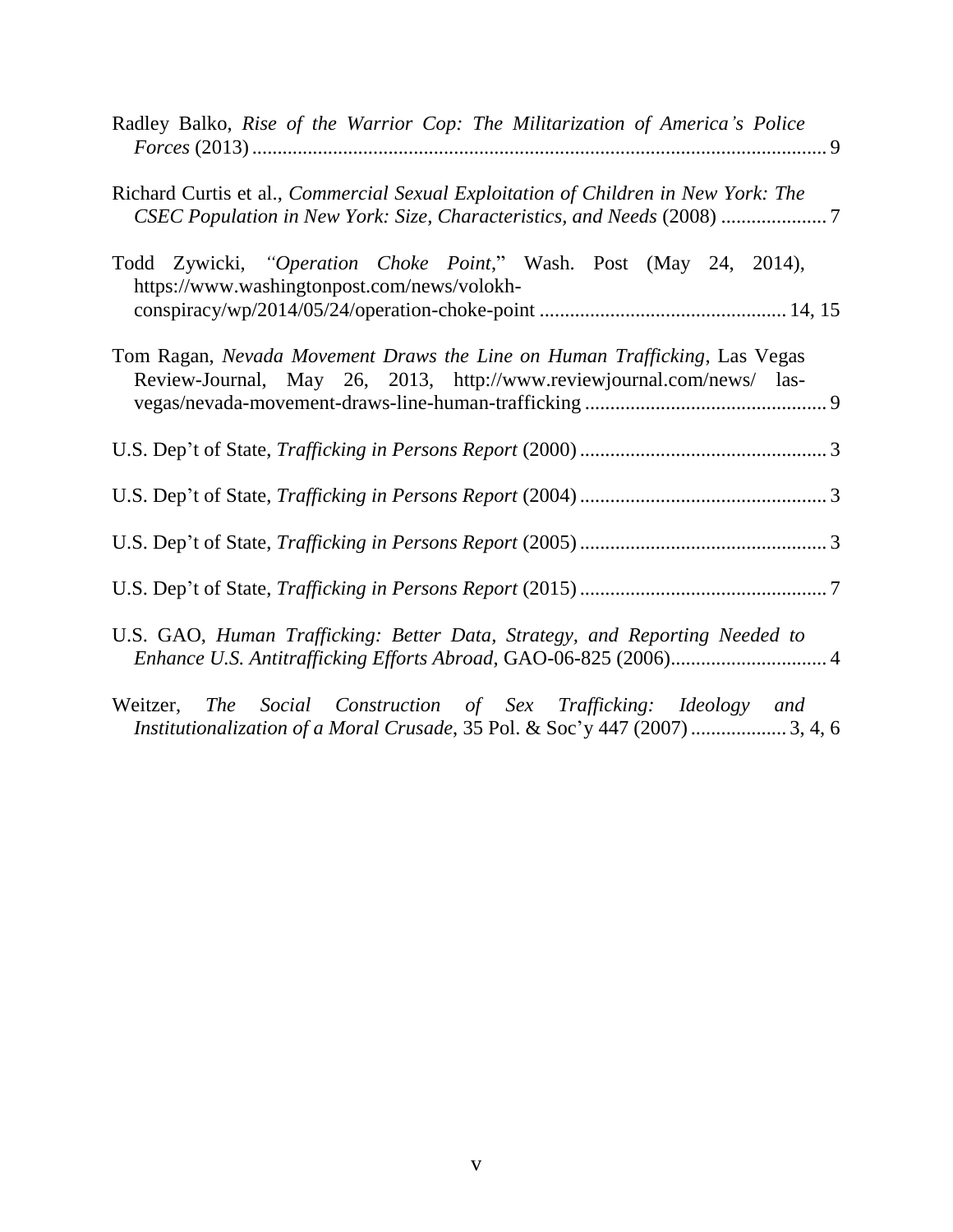### **INTEREST OF** *AMICI CURIAE*<sup>1</sup>

The Cato Institute was established in 1977 as a nonpartisan public policy research foundation dedicated to advancing the principles of individual liberty, free markets, and limited government. Cato's Center for Constitutional Studies was established in 1989 to promote the principles of limited constitutional government that are the foundation of liberty. Toward those ends, Cato conducts conferences, publishes books, studies, and the annual *Cato Supreme Court Review*, and files *amicus* briefs with the courts.

Reason Foundation is a nonpartisan public policy think tank founded in 1978. Its mission is to advance a free society by developing and promoting libertarian principles and policies. Reason supports market-based solutions that encourage individuals and voluntary institutions to flourish. Reason advances its mission by publishing *Reason* magazine, online commentary, and policy research reports. To further its commitment to "Free Minds and Free Markets," Reason files briefs on significant constitutional issues.

The DKT Liberty Project was founded in 1997 to promote individual liberty against all levels of government, and to defend the right to privacy.

The present case concerns *amici* because Sherriff Dart's threat poses a grave threat to individual rights and can cause irreparable harm to at-risk youth, along with inhibiting the ability of law enforcement to combat human trafficking. Sherriff Dart's crusade against websites like Backpage.com and Craigslist.org has distorted police practices and, in many cases, led to an informal prior restraint that violates the First Amendment.

 $\overline{a}$ 

 $<sup>1</sup>$  Fed. R. App. P. 29 Statement: Only Plaintiff-Appellant consented to this filing, so a motion for leave to</sup> file is attached. No counsel for either party authored this brief in whole or in part. No person or entity other than *amici* and their members made a monetary contribution to its preparation and submission.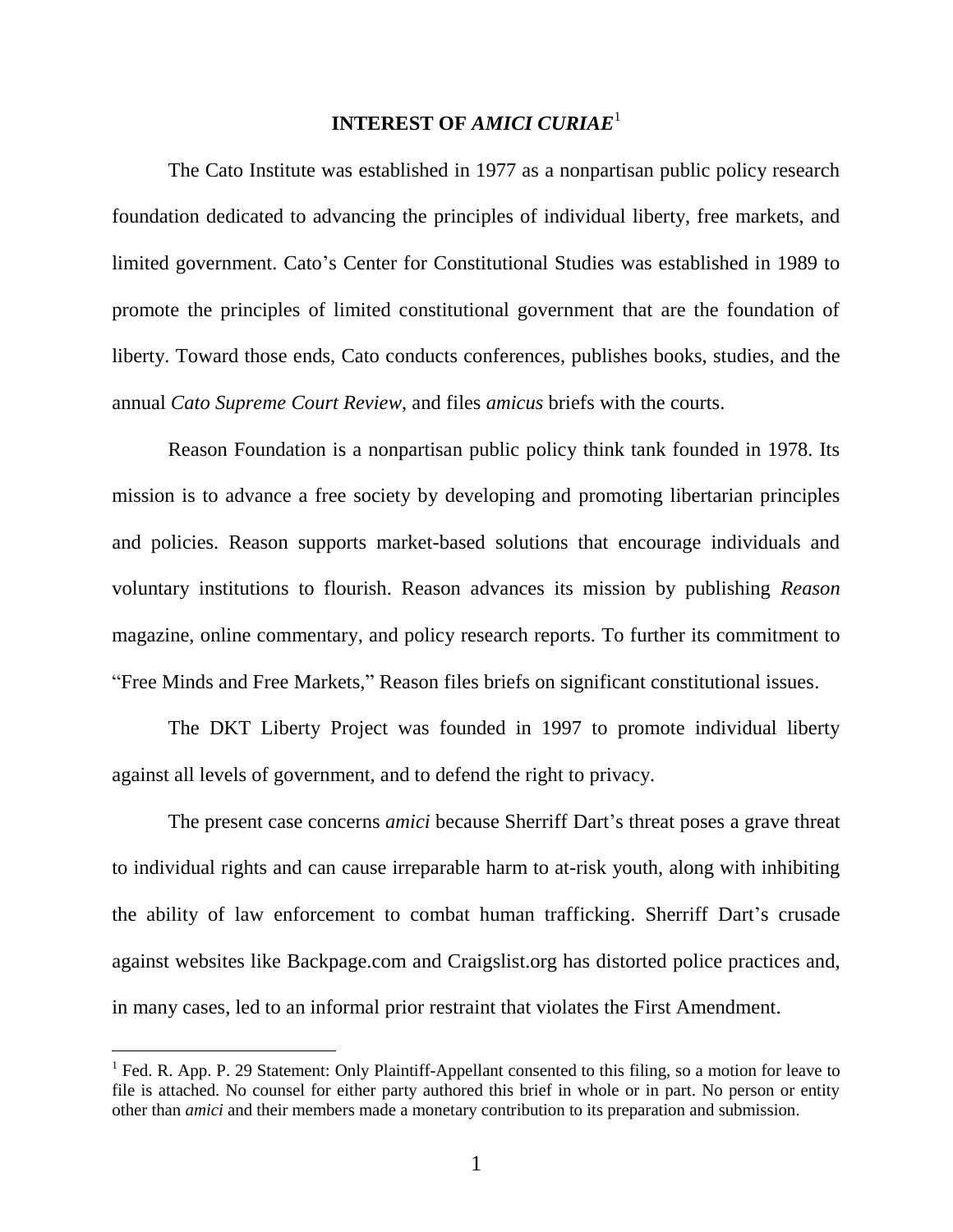#### **SUMMARY OF THE ARGUMENT**

Sherriff Dart claims that his letter to Visa and MasterCard was necessitated by "years of growth in the . . . sex trade." App. Motion for Expedited Appeal, Ex. B, C at App. A026-37. No empirical evidence supports such an accusation. Instead, the "war on prostitution" has created public-policy reactions and legal proceedings eerily similar to those that led to mass incarceration under the Drug War. The district court, erring as a matter of both law and fact, apparently accepted this rubric in ruling against Backpage.com. While Sherriff Dart's crusade against the website may be based on his sense of moral duty, his actions actually inhibit law enforcement's ability to investigate human trafficking and rescue its victims by destroying an important method to identify and prosecute real offenders.

#### **ARGUMENT**

## **I. THERE IS NO "EPIDEMIC" OF SEX TRAFFICKING IN THE UNITED STATES AND EFFORTS TO FIGHT THIS "EPIDEMIC" HAVE MIRRORED THE FOLLIES OF THE WAR ON DRUGS**

### **A. Sex Trafficking Has Not Increased, and May Have Declined, in the Last 15 Years.**

Sherriff Dart claims that there have been "years of growth in the . . . sex trade,"

"driving demand even higher and increasing the enslavement of prostituted individuals,

including children." App. Motion for Expedited Appeal, Ex. B, C at App. A026-37.

There is no empirical basis for this assertion; State Department data suggest that the

opposite may be true. Allegedly scary and shocking statistics about human trafficking

have either been debunked or revealed to be mere anecdotes.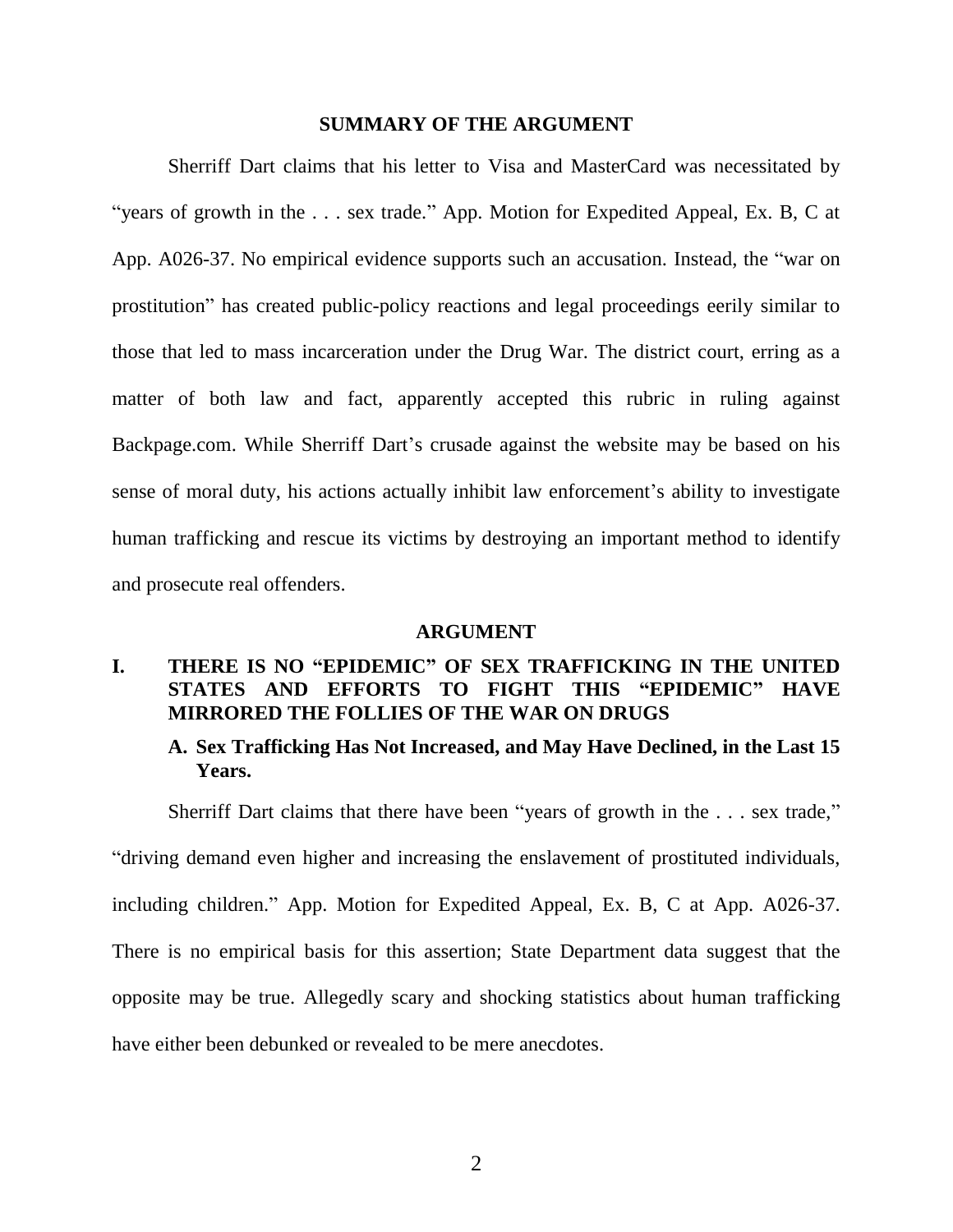According to the State Department, human trafficking into the United States decreased 71 percent between 2000 and 2005, from around 50,000 estimated victims to 14,500-17,500 estimated victims annually. U.S. Dep't of State, *Trafficking in Persons Report* 23 (2004); U.S. Dep't of State, *Trafficking in Persons Report* 2 (2000); Elizabeth Nolan Brown, *The War on Sex Trafficking Is the New War on Drugs*, Reason, Sept. 30, 2015, at 20. "As of January 2013, [14,500-17,500] remains the most recent U.S. government estimate of trafficking victims." Alison Siskin & Liana Wyler, *Trafficking in Persons: U.S. Policy and Issues for Congress*, Cong. Research Serv., RL34317, at 16 (2013). The numbers are not precise but, if anything, trafficking seems to have declined in the early 2000s and remained steady thereafter. Even more damning for Sherriff Dart's claims, this apparent decrease in human trafficking is concurrent with the popular rise of Backpage.com, Craigslist.org, and other websites and social media through which people can meet for amorous purposes. As one researcher points out, "[i]t is conceivable that the number of sex-for-sale transactions has increased with the growth of the Internet . . . but whether this has substantially increased the aggregate amount of prostitution, as claimed, is impossible to estimate." Weitzer, *The Social Construction of Sex Trafficking: Ideology and Institutionalization of a Moral Crusade*, 35 Pol. & Soc'y 447, 456 (2007). In short, "claims regarding a growing worldwide epidemic cannot be confirmed." *Id.*

Data problems plague the entire field of human-trafficking measurement. The 2005 State Department Trafficking in Persons Report (TIP) claims that there may be upwards of 300,000 juvenile prostitutes in the United States, Dep't of State, *2005 TIP*, *supra*, at 6, though it turns out that this figure is a rather speculative estimate of youth "at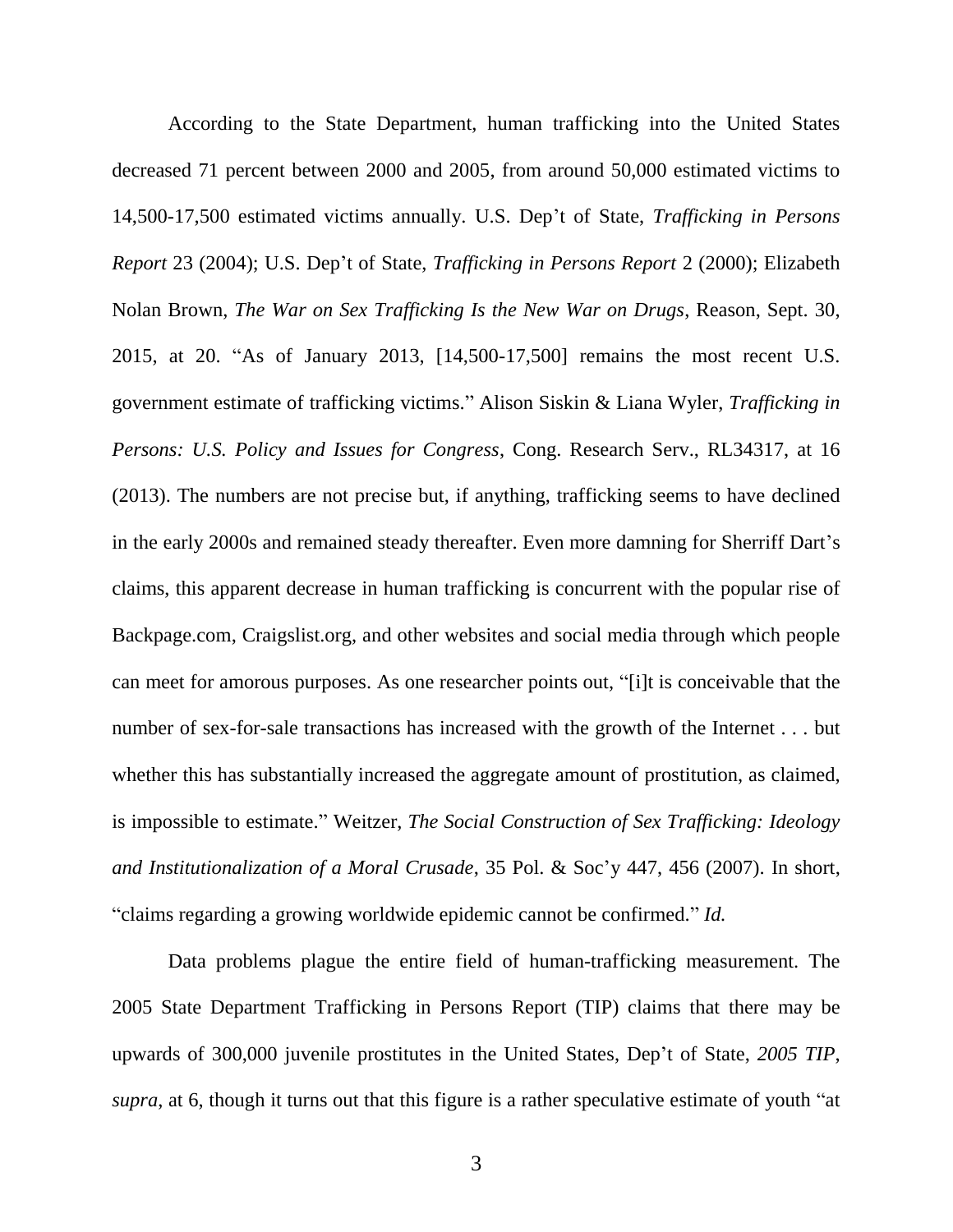risk." Glenn Kessler, *The Bogus Claim that 300,000 U.S. Children Are 'At Risk' of Sexual Exploitation*, Wash. Post, May 28, 2015, https://www.washingtonpost.com/news/ fact-checker/wp/2015/05/28/the-bogus-claim-that-300000-u-s-children-are-at-risk-ofsexual-exploitation. Other estimates for this category of trafficking victims range so widely as to make the numbers meaningless. Weitzer, *Social Construction*, *supra*, at 455. According to the Crimes Against Children Research Center (CACRC), however, "[a] close look at these diverse estimates reveals that none are based on a strong scientific foundation. They are mostly educated guesses or extrapolations based on questionable assumptions." CACRC, *How Many Juveniles are Involved in Prostitution in the U.S.?* 1 (2008). The CACRC goes on to implore people, in all-caps fashion: "PLEASE DO NOT CITE THESE NUMBERS[.]" *Id.*

The reason for the massive discrepancy in State Department data has been described well by the Government Accountability Office (GAO): "The accuracy of the estimates is in doubt because of methodological weaknesses, gaps in data, and numerical discrepancies." U.S. GAO, *Human Trafficking: Better Data, Strategy, and Reporting Needed to Enhance U.S. Antitrafficking Efforts Abroad*, GAO-06-825, at 1 (2006). The GAO continues: "[T]he U.S. government's estimate was developed by one person who did not document all his work, so the estimate may not be replicable, casting doubt on its reliability." *Id.* In addition, "there is also a considerable discrepancy between the numbers of observed and estimated victims of human trafficking." *Id.* One researcher summed up the problem nicely: "there are no reliable statistics on the magnitude of trafficking." Weitzer, *Social Construction*, *supra*, at 455.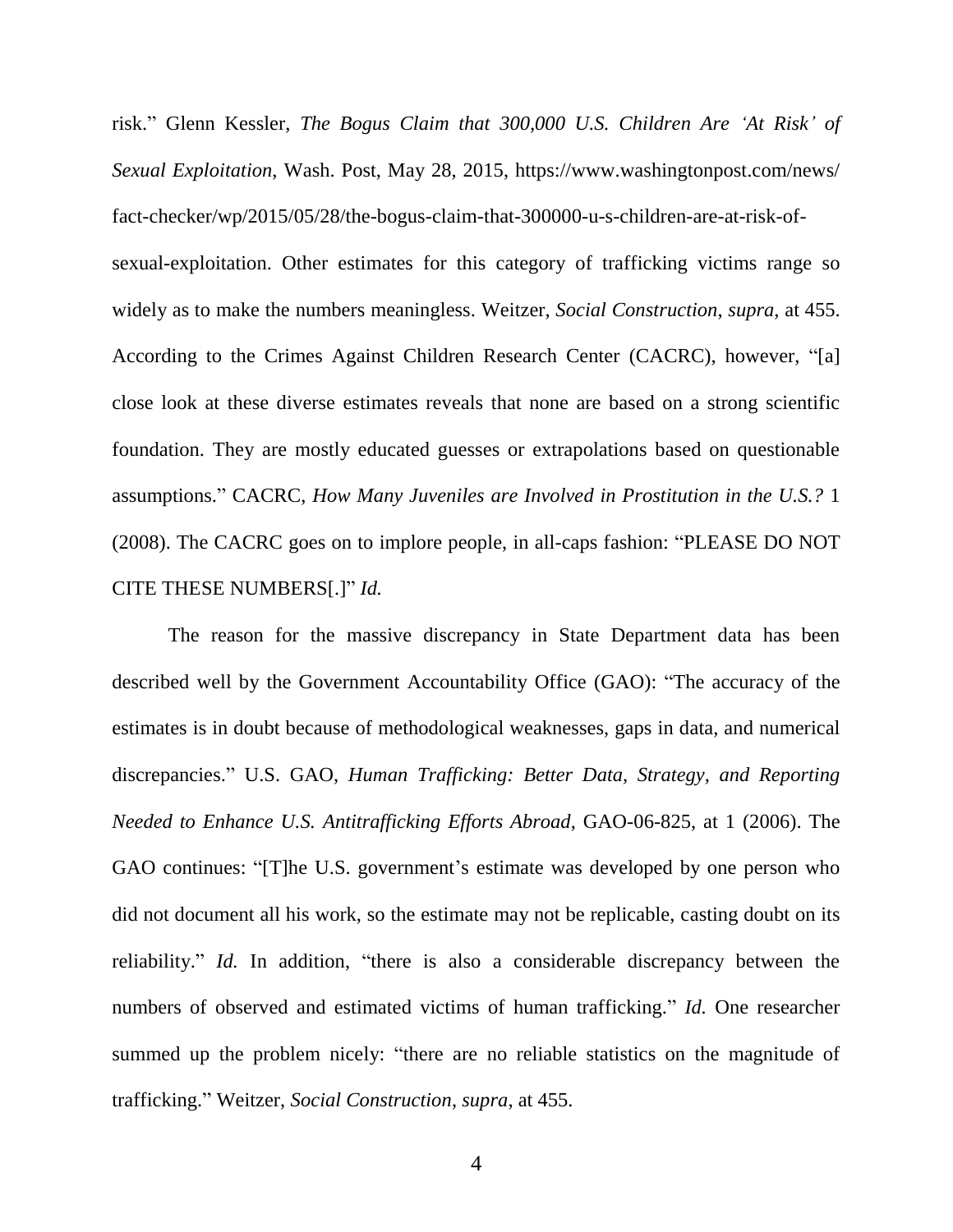Perhaps the most egregious example of statistical manipulation is the aforementioned claim that 300,000 U.S. children are "at risk" for—let alone victims of sex trafficking. That number, repeated in popular discussion and "uncritically cited in . . . government documents," is based not on any government finding, but on "1990s data published in a non-peer-reviewed paper that the primary researcher, Richard Estes, no longer endorses." Brown, *War on Sex Trafficking, supra*, at 20-21; Glenn Kessler, *The Four-Pinocchio Claim That 'On Average, Girls First Become Victims of Sex Trafficking at 13 Years Old*,' Wash. Post, June 11, 2015, https://www.washingtonpost.com/blogs/ fact-checker/wp/2015/06/11/the-dubious-claim-that-on-average-girls-first-becomevictims-of-sex-trafficking-at-13-years-old. "Common sense should preclude believing the

300,000 number in the first place. If even a third of those 'at risk' youth were peddled for sex in a given year, we'd be looking at nearly 110,000 victims . . . that would be—using the lowest number—1.1 million commercial child rapes in America each day . . . nearly 8 million Americans [with] a robust and ongoing child rape habit, in addition to the alleged millions who pay for sex with adults." Brown, *War on Sex Trafficking*, *supra*, at 21.

Such numbers strain credulity. Simply stated, there is no reliable data suggesting an increase in sex trafficking in recent years or that the growth of the Internet has affected trafficking rates. Dart's claims are at best unsupported and at worst disingenuous, being based on statistics that have been misstated and discredited.

#### **B. The War on Sex Trafficking Mimics the War on Drugs, Alas.**

The complete misstatement of the actual scope of the problem of human trafficking has contributed to a moralistic crusade—employed by various groups with

5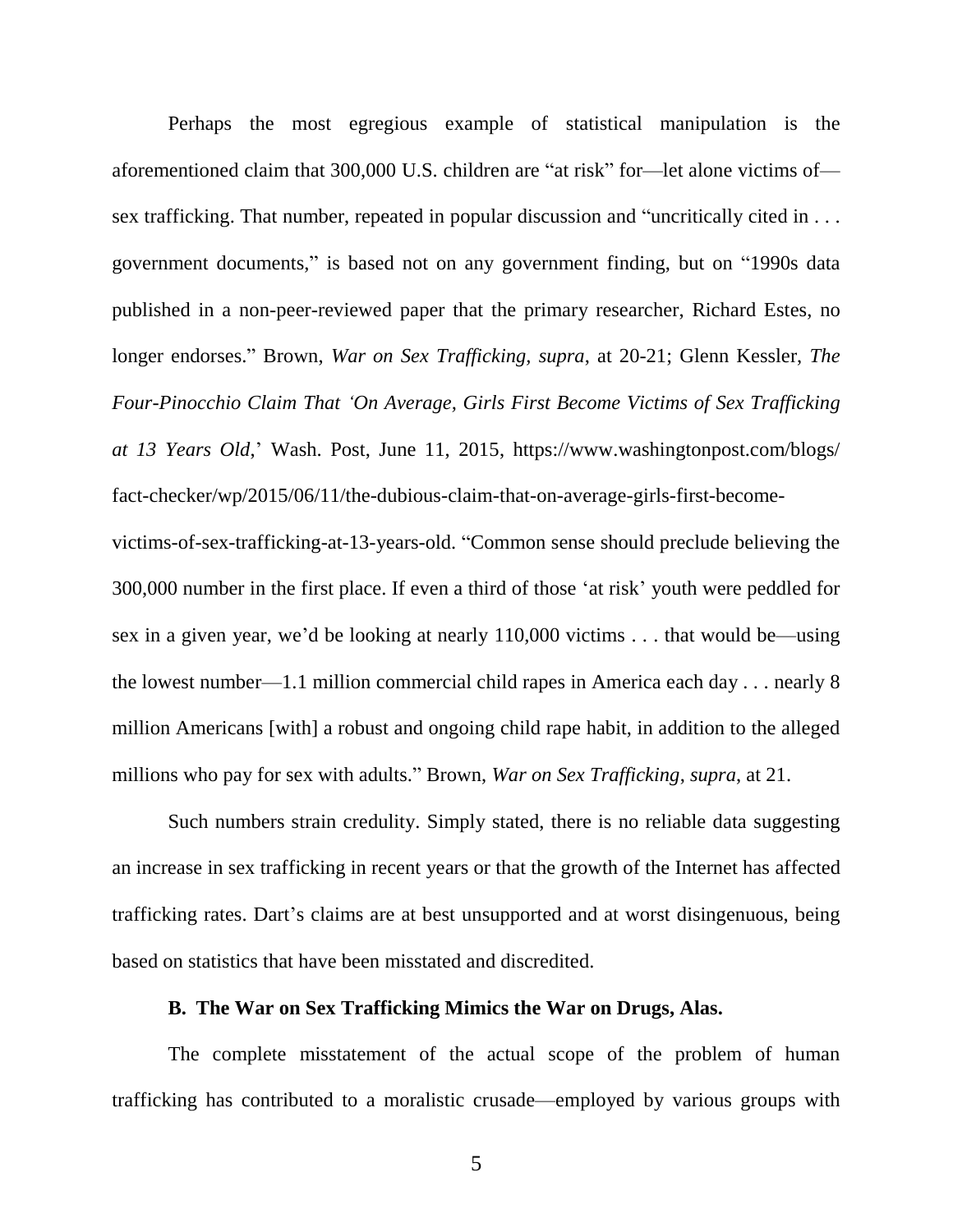various agendas—that is similar to that of the Drug War. Human trafficking "warriors" have repeated the same mantra drug warriors made in the 1970s and 1980s: expanding criminal enforcement as a "one-size-fits-all" solution that fails to address the root causes of complex social phenomena.

The anti-trafficking movement picked up political steam in the first decade of the new millennium with an unlikely coalition of the religious right and ultra-feminists those who wish to abolish prostitution and pornography—represented by such organizations as Focus on the Family and the Coalition Against Trafficking in Women. Weitzer, *Social Construction*, *supra*, at 449. One of the core beliefs underlying this crusade is that "prostitution more than anything else . . . is the root cause of trafficking." *Id.* at 454. In fact, the "conflation of trafficking and prostitution" is central to the "crusade's ultimate goal of eliminating the entire sex trade." *Id.* at 455.

But voluntary prostitution—whatever one thinks of it—is not human trafficking, under popular conceptions or as a definition for effective policymaking. Trafficking, as it is commonly understood, is a very different crime than street prostitution, full-service escorts, or even transporting a willing prostitute across state boundaries. It traditionally refers to the involuntary smuggling or harboring of a person for coerced sex or non-sex labor, similar to slavery. Prostitution, on the other hand, refers to simply the sale of sex. It can certainly involve trafficked persons, but not all prostitutes are trafficked.

Indeed, reliable studies show that the many prostitutes are voluntarily "trafficked" across borders to seek better paying opportunities in the trade. James Finckenauer & Kolin Chin, *Researching and Rethinking Sex Trafficking: The Movement of Chinese Women*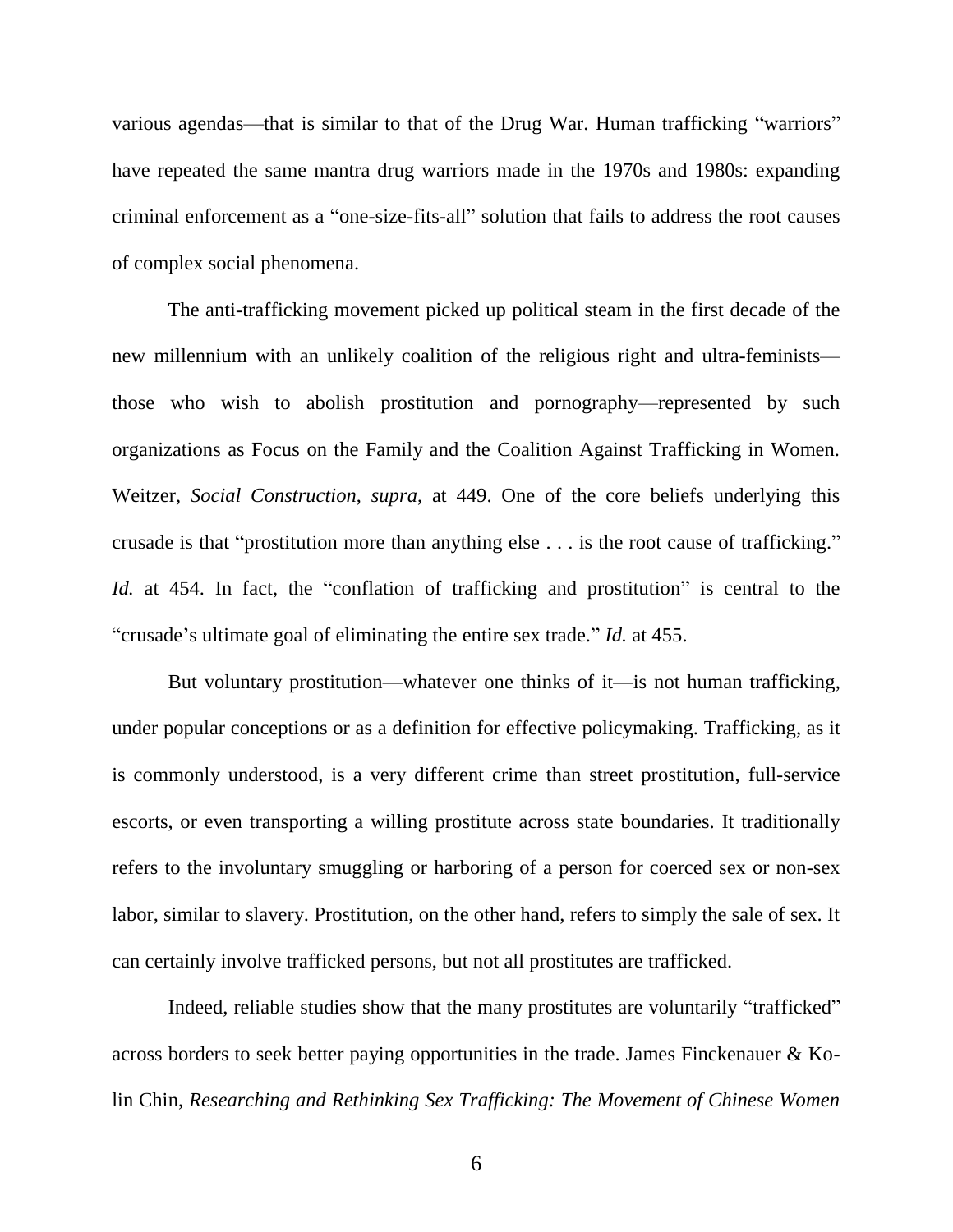*to Asia and the United States for Commercial Sex* 47 (2011). Thus, "this suggests that the definition of who is and is not a victim is not as clear cut as might be supposed." *Id.* And often it is difficult to leave the profession because adequate shelter and income alternatives are lacking, not because prostitutes are being held under lock and key. U.S. Dep't of State, *Trafficking in Persons Report* 355 (2015) ("Shelter and housing for all trafficking victims, especially male and labor trafficking victims, continued to be insufficient, and in some cases resulted in victims returning to unsafe situations.").

Specifically in the case of youth prostitution, it is the exception rather than the rule that the underage "victim" is involuntarily trafficked. "Studies focused on New York City consistently report that homeless youth often trade sex for a place to stay each night because of the absence of available shelter beds, and that approximately a quarter of homeless youth in New York City have traded sex at some point." Meridith Dank et al., *Surviving the Streets of New York: Experiences of LGBTQ Youth, YMSM, and YWSW Engaged in Survival Sex* 5 (2015). Indeed, the total of "homeless youth who report trading sex for shelter corresponds to the number of youth involved in the sex trade who report having experienced homelessness . . . . Homelessness is thus a driver for involvement in survival sex." *Id*. at 5-6. In fact, 83.5 percent of the youth prostitution market in New York City does not involve a "market facilitator"—someone who might be called a "trafficker" even in the absence of coercion. For the majority of kids trapped in this lifestyle, the problem is not traffickers, but the necessity of sustenance. Richard Curtis et al., *Commercial Sexual Exploitation of Children in New York: The CSEC Population in New York: Size, Characteristics, and Needs* 77 (2008).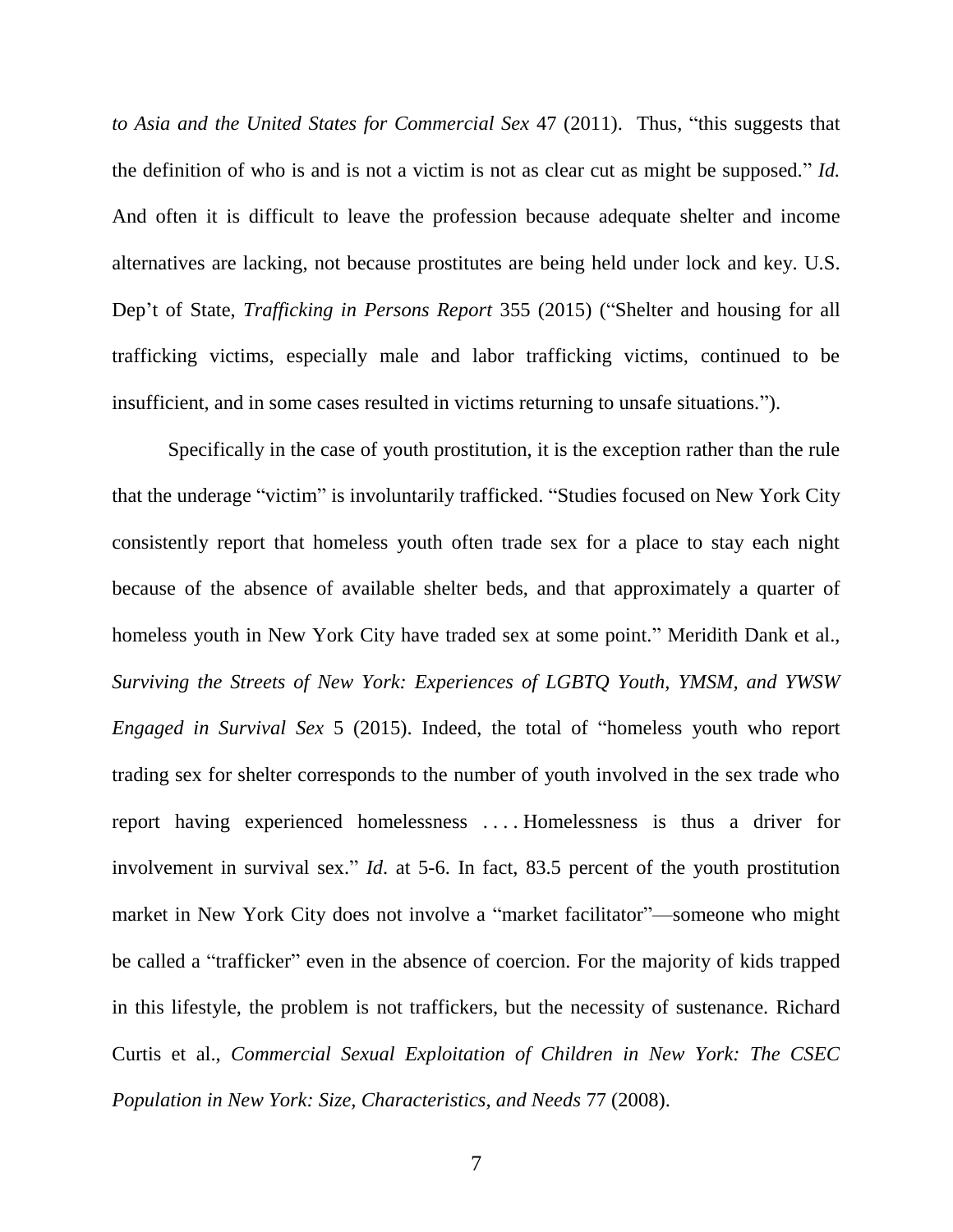Like the Drug War, the war on prostitution has also brought about perverse federal incentive grant programs for law enforcement and the broadening of law enforcement's powers. Between 2000 and 2015, Congress greatly expanded the powers of prosecutors and investigators to intercept human trafficking. The Trafficking Victims Protection Act of 2000 (TVPA) and the Justice for Victims of Trafficking Act of 2015 provide significant tools to prosecutors and law enforcement to prosecute sex traffickers, including wiretaps, stiffer penalties, RICO, state-federal collaboration, forfeiture, administrative subpoenas, and extraterritorial jurisdiction. *See generally* Justice for Victims of Trafficking Act, Pub. L. 114-22, 129 Stat. 227, 238, at Tit. I, § 106 (May 29, 2015); TVPA Reauthorization Act 2013, Pub. L. 113-4, 127 Stat. 54, 142, at Tit. XII, Subtit. B, Part I, § 1211(a) (Mar. 7, 2013); William Wilberforce Trafficking Victims Protection Reauthorization Act, Pub. L. 110-457, 122 Stat. 5044, 5067-72, at Tit. II, Subtit. A, §§ 222-23, 244(b) (Dec. 2, 2008); TVPA Reauthorization 2005, Pub. L. 109- 164, 119 Stat. 3357, 3563-64, at § 103 (Jan. 10, 2006); PROTECT Act, Pub. L. 108–21, 117 Stat. 649, 660, at Tit. II, § 201 (April 30, 2003); Trafficking Victims Protection Act, Pub. L. 106-386, 114 Stat. 1464, 1486-88, at Div. A, § 112 (Oct. 28, 2000).

This proliferation of federal laws has been matched by state legislation. "In 2014 alone, 31 states passed new laws concerning human trafficking. Since the start of 2015, at least 22 states have done so." Brown, *War on Sex Trafficking*, *supra*, at 24. Twenty-one states have passed laws targeting the buyers of sex and enhancing penalties, at least 21 states now allow court orders for wiretapping for trafficking offenses, and 41 states allow for the use of asset forfeiture in trafficking cases. *Id.* at 25.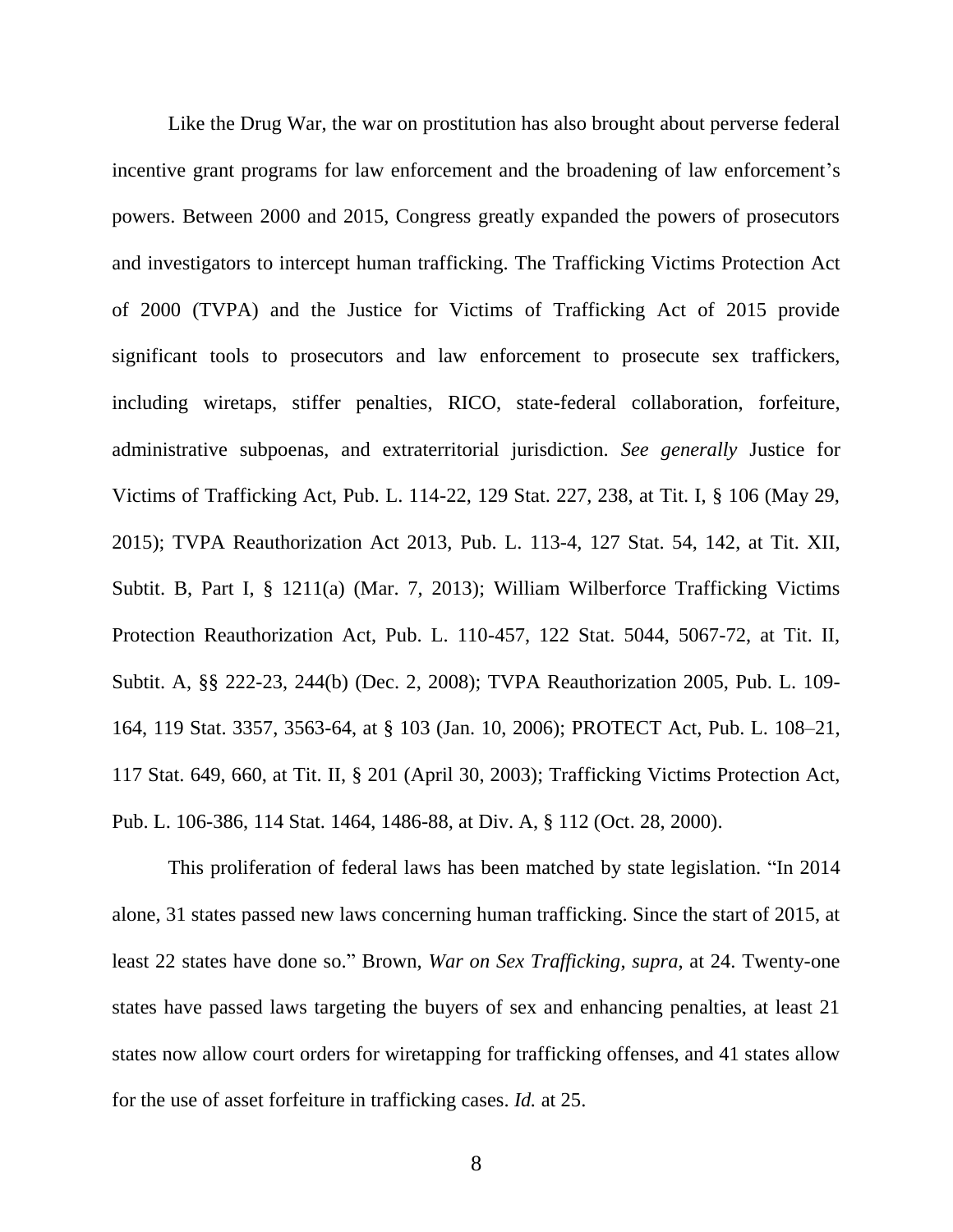Originally intended as a measure to sanction countries that did not fight human trafficking, the TVPA has "changed into one big federal grant program" with around \$10 million a year flowing to local police, according to bill architect Mike Horowitz of the Urban Institute. Tom Ragan, *Nevada Movement Draws the Line on Human Trafficking*, Las Vegas Review-Journal, May 26, 2013, http://www.reviewjournal.com/news/lasvegas/nevada-movement-draws-line-human-trafficking. Much anti-trafficking money allocated this way ends up being spent on street-level, routine prostitution operations. Melissa Ditmore & Juhu Thukral, *Accountability and the Use of Raids to Fight Trafficking*, 1 Anti-Trafficking Rev. 134, 136-37 (2012). ("[TVPA trafficking] raids are driven by, and sometimes indistinguishable from, efforts to curb prostitution and other forms of sex work. Government funding streams reflect, in particular, the conflation of trafficking with prostitution."). This parallels DOJ's Byrne Grant program, which allocates money to police departments based on total arrests. Radley Balko, *Rise of the Warrior Cop: The Militarization of America's Police Forces* 244 (2013).

# **II. THE DISTRICT COURT IMPROPERLY ACCEPTED DART'S ALLEGATIONS ABOUT AN EPIDEMIC OF SEX TRAFFICKING**

#### **A. Sherriff Dart's "Evidence" Fails to Prove His Claims.**

In denying Backpage.com's application for a preliminary injunction, the district court found that "Backpage.com's adult section is the leading forum for unlawful sexual commerce on the Internet," and that "a substantial majority of the ads appearing in that section are 'exhortations to illegal conduct' unprotected by the First Amendment."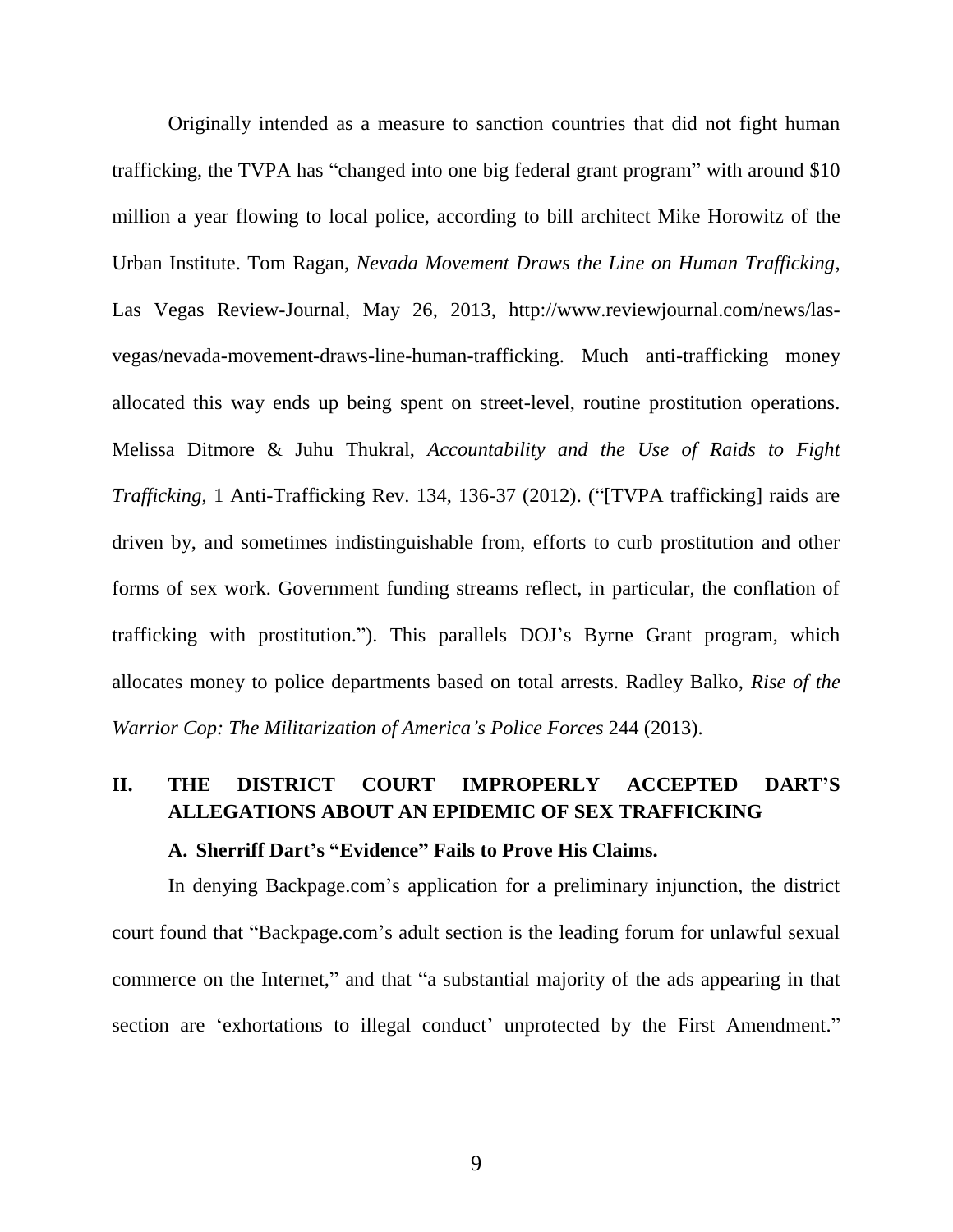*Backpage.com, LLC v. Dart*, No. 15-c-06340, 2015 WL 5174008, at \*12 n.11 (N.D. Ill. Sept. 2, 2015). This finding is not warranted either by the facts or the law.

The district court made this finding based on fact that 64 percent of reports to the National Center for Missing and Exploited Children's (NCMEC) tip line relate to ads on Backpage.com; on Sherriff Dart's self-serving description of his own Backpage.com stings resulting in arrests "100 percent" of the time; and on the affidavits of law enforcement officers claiming the "some basic correlation between advertising on Backpage.com and unlawful sexual activity." *Id.* at \*2 & n.1. The court noted that "Backpage.com has produced no evidence whatsoever regarding the lawfulness of the ads placed on its adult site." *Id.* 

Tips to NCMEC—which includes those submitted by Backpage.com itself—and the claims of a law enforcement officer known for his decade-long crusade against online erotic services should not be sufficient to establish that *any* of the ads on Backpage.com are illegal. Such evidence lacks scientific rigor, individualization, and methodological consistency. Indeed, analyses of Backpage.com's web traffic indicate that "[a]ll the figures quoted in the media come from a single source, a consultancy called AIM Group . . . . But AIM Group's methodology is shaky at best. . . . [They] assume all ads for escort services and body rubs—services that are not illegal—are code for prostitution, another leap in logic." Julie Ruvolo, *Sex Trafficking on Backpage.com: Much Ado About (Statistically) Nothing*, Tech Crunch (Oct. 6, 2012), http://techcrunch.com/2012/

10/06/sex-trafficking-on-backpage-com-much-ado-about-statistically-nothing.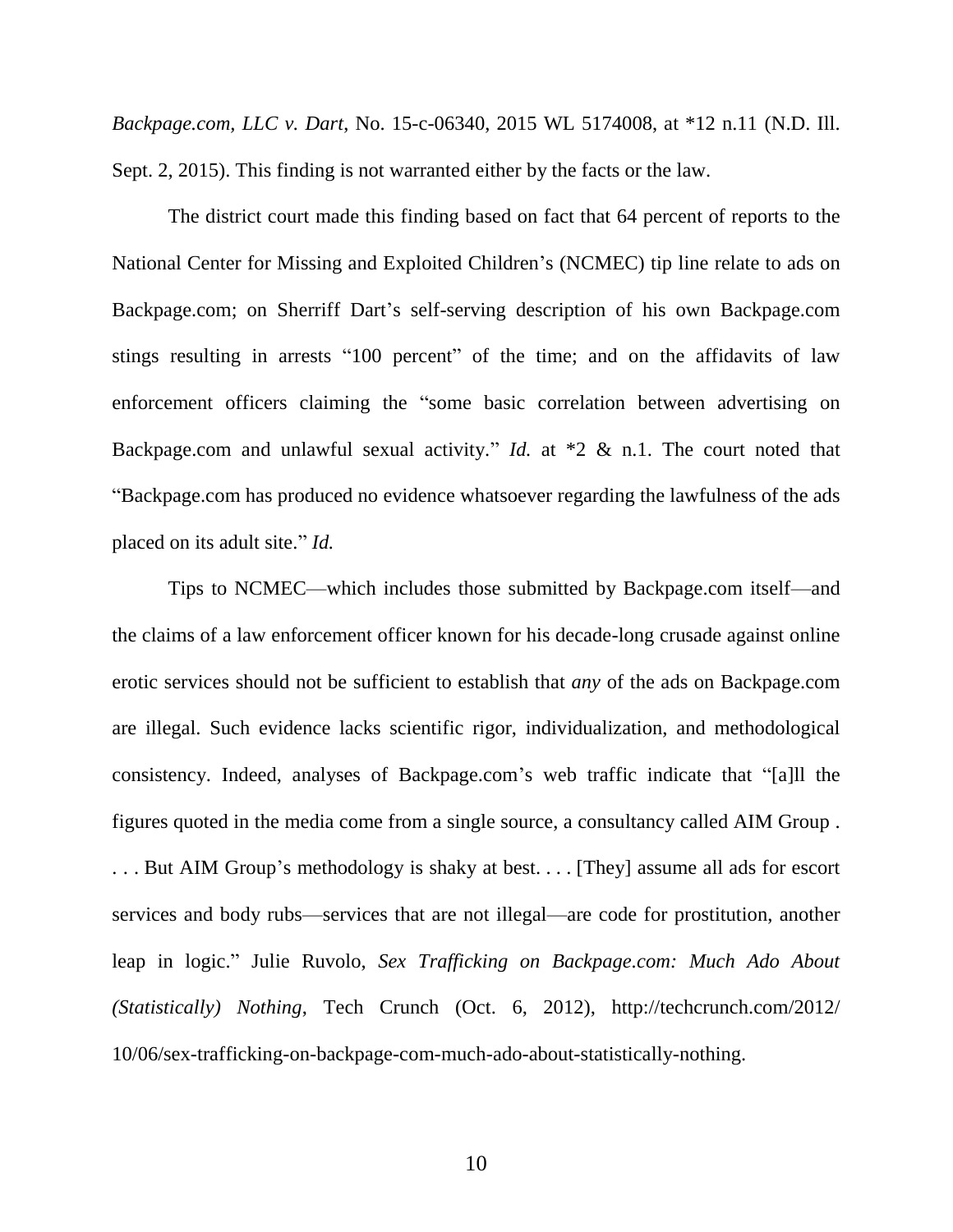"Of the 9 million ads live on the site on any given day, about 11 percent, or just under 1 million ads, are listed in the Adult Services Category . . . Only 1.6 percent of the ads they remove from the site in a given month are from the Adult Category. . . . Only 2 percent of that 1.6 percent . . . are suspected of advertising a minor." *Id.* Yet, "Backpage reports those ads immediately (and under no legal obligation) to the National Center for Missing and Exploited Children." *Id.* 

While the district court "[h]appily" avoided actually examining any ads on Backpage.com due to its duty not to investigate *ex camera*, *Backpage.com, LLC v. Dart*, 2015 WL 5174008, at \*12 n.11, it certainly could have taken judicial notice of the above facts, or allowed evidence about them into its evidentiary hearing. What a court should not do is take law enforcement's statistical claims at their word with no critical examination of the underlying methodology.

## **B. As a Matter of Law, the District Court Could Not Assume That All Adult Advertisements on Backpage.com Are Illegal.**

The law simply does not permit a court to infer that Backpage.com's ads are illegal. A court cannot assume that all or most "adult ads" are illegal solicitations.

The Northern District of Illinois had already addressed this point—when Sherriff Dart raised it against Craigslist in 2009: "The phrase 'adult,' even in conjunction with 'services,' is not unlawful in itself nor does it necessarily call for unlawful content." *Dart v. Craigslist, Inc.*, 665 F. Supp. 2d 961, 968 (N.D. Ill. 2009). The court continued: "The same is true of the subcategories. [Dart] is simply wrong when he insists that these terms are all synonyms for illegal sexual services. . . . A woman advertising erotic dancing for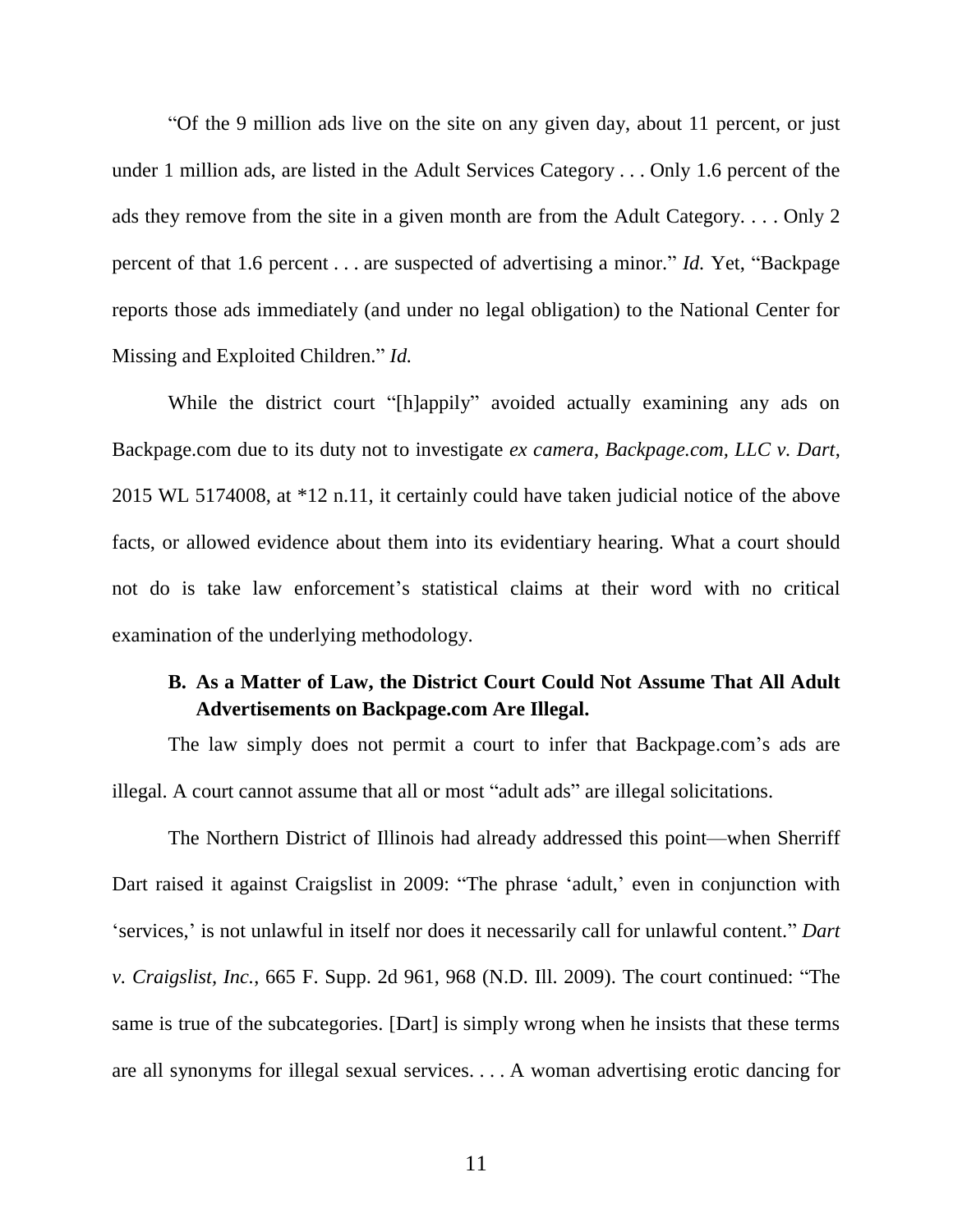male clients ('w4m') is offering an 'adult service,' yet this is not prostitution.... It may even be entitled to some limited protection under the First Amendment." *Id.* The district court here made no mention of the First Amendment interests of the adult advertisements on Backpage.com, yet took time to lump those services with prostitution as "seedy offerings." *Backpage.com, LLC v. Dart*, 2015 WL 5174008, at \*10.

Other courts that have addressed this question have found similarly. *See, e.g., Doe ex rel. Roe v. Backpage.com*, LLC, No. CIV.A. 14-13870-RGS, 2015 WL 2340771, at \*6 (D. Mass. May 15, 2015) ("The existence of an escorts section in a classified ad service, whatever its social merits, is not illegal."); *Backpage.com, LLC v. Cooper*, 939 F. Supp. 2d 805, 830-32 (M.D. Tenn. 2013) (noting that "purposefully coy and playful" language can appear to be an illegal ad, yet still be protected "legal, consensual, non-commercial sexual activity"); *Backpage.com, LLC v. McKenna*, 881 F. Supp. 2d 1262, 1279 (W.D. Wash. 2012) ("[W]here an online service provider publishes advertisements that employ coded language, a reasonable person could believe that facts exist that do not in fact exist: an advertisement for escort services may be just that . . . if the offer is implicit, how can a third party ascertain that which is being offered before the transaction is consummated?"); *Backpage.com, LLC v. Hoffman*, No. 13-CV-03952 DMC JAD, 2013 WL 4502097, at \*8-10 (D.N.J. Aug. 20, 2013), appeal dismissed (May 1, 2014) ("The Court disagrees with Defendant's reading of the language and agrees with both the *McKenna* and *Cooper* Courts' thorough analysis. . . . Describing criminal conduct as anything that is "implicit" is inherently vague").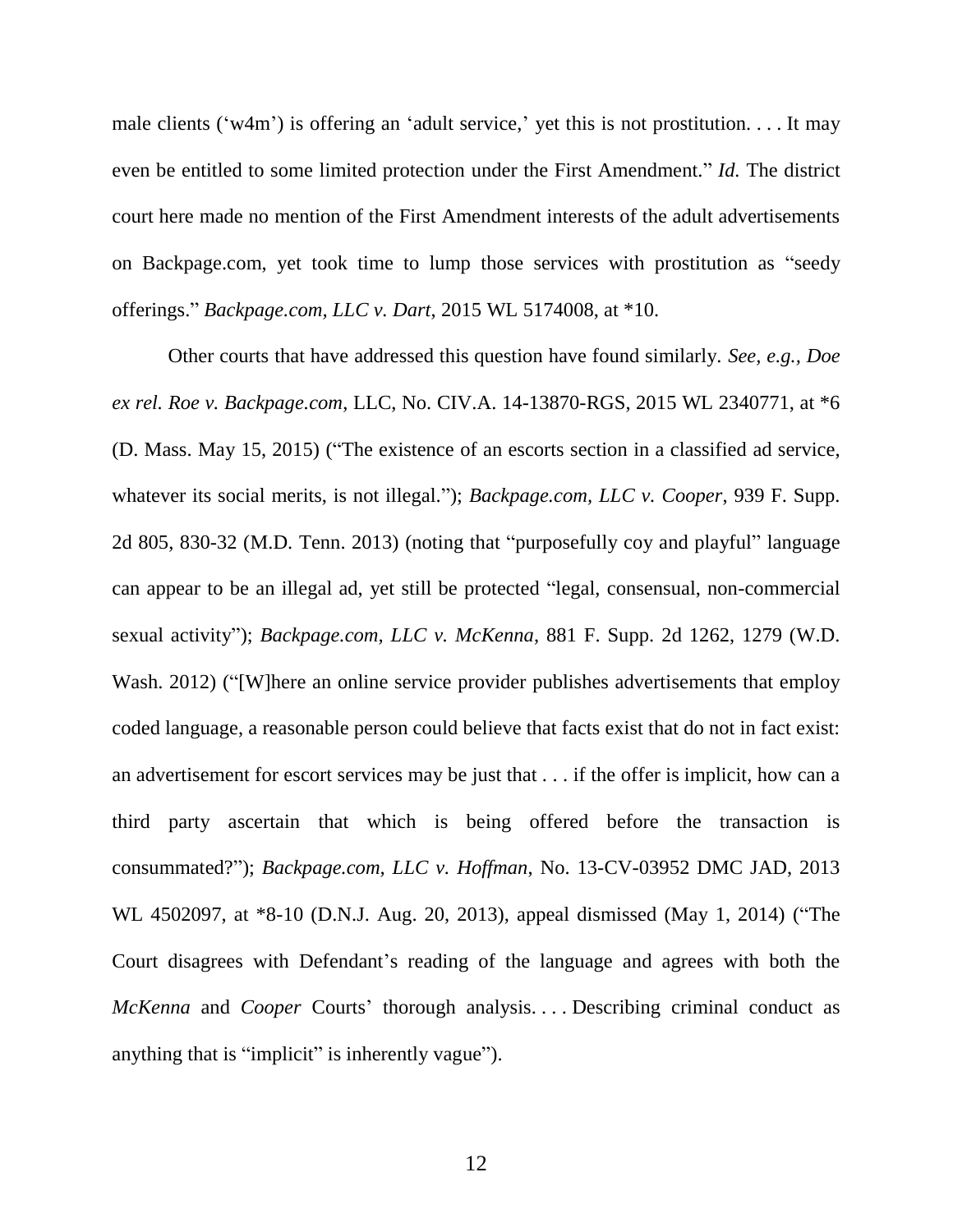Considering the assumptions made by the district court in conjunction with the actual facts regarding the number of offending ads on Backpage—and the clear law stating not to make such assumptions—the district court erred.

## **III. SHERRIFF DART'S CRUSADE WILL DESTROY INVALUABLE AND IRREPLACEABLE TOOLS FOR THE INVESTIGATION AND PREVENTION OF SEX TRAFFICKING**

There is no evidence that sex trafficking will decrease without Backpage.com's adult-services sections. Without the credit card records that Backpage.com provides to law enforcement as a matter of course, however, investigators will be hamstrung in preventing sex trafficking.

In 2008 when the National Association of Attorneys General (NAAG) reached an agreement with Craigslist.org over its erotic services sections, the agreement *required* the use of "a valid credit card" to post an ad—"Credit card verification provides additional identifying information that will enable craigslist to block the accounts of persons who violate craigslist's terms of use. Credit card information would be available to law enforcement agencies through a subpoena process." *NAAG Joint Statement* 1-2, available at https://www.azag.gov/sites/default/files/craigslist%20final%20statement.pdf.

The present credit card system is helping to catch real offenders to the tune of hundreds a month. *See* Ruvolo, *Sex Trafficking*, *supra*. Street prostitution is harder to track than online prostitution. With a willing website, such as Backpage.com, able to provide credit card records, police are better able to investigate incidences of child or adult trafficking advertising. Credit card records leave hard evidence and are immensely helpful at the initial stages of an investigation. Backpage.com "responds to most of the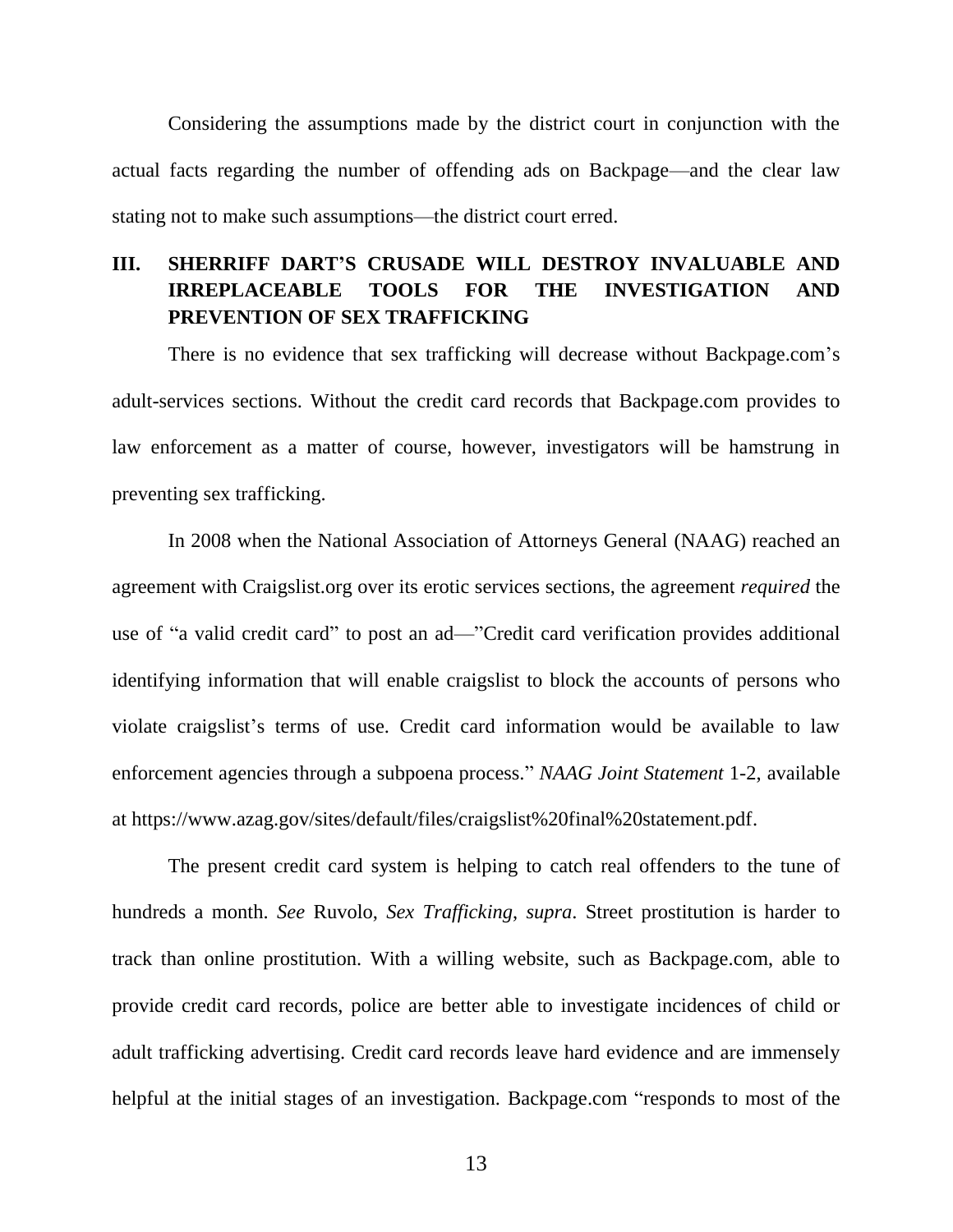three to five incoming subpoenas it receives per day within 24 hours, and often turns over data before receiving the official subpoena." Ruvolo, *Sex Trafficking*, *supra*.

In sum, Dart's actions inhibit the ability to fight trafficking by removing the valuable investigatory tool of credit card records for adult ads and eliminating a partner to law enforcement. According to one of the foremost experts in the field, "[s]hutting down Backpage would mean that approximately 400 persons per month would not be identified as suspicious and would thus fall off the radar screen." Ruvolo, *Sex Trafficking*, *supra*.

#### **IV. SHERRIFF DART'S ACTIONS INFRINGE BASIC DUE PROCESS**

Sherriff Dart's censorship of Backpage "erodes principles that strike near the heart of the constitutional order," *United States v. Raddatz*, 447 U.S. 667, 714 (1980) (Marshall & Brennan, JJ., dissenting), especially regarding the limited power of government agents to operate outside of official processes and the prohibition on prior restraints. It is part of an unfortunate governmental trend of using informal methods of soft power to "nudge" financers and transactional companies into not doing business with legal enterprises.

Dart's use of his title, office, letterhead, and legal authority is not unlike the Justice Department's Operation Choke Point. Choke Point was an effort to cut off disfavored businesses from the financial institutions that are the lifeblood of any commercial operation—without engaging in formal legal process. Under the guise of reducing fraudulent transactions, DOJ used the threat of subpoenas and investigations to pressure banks and other financial institutions to stop dealing with politically incorrect businesses like ammunition suppliers and payday lenders. Todd Zywicki, *"Operation*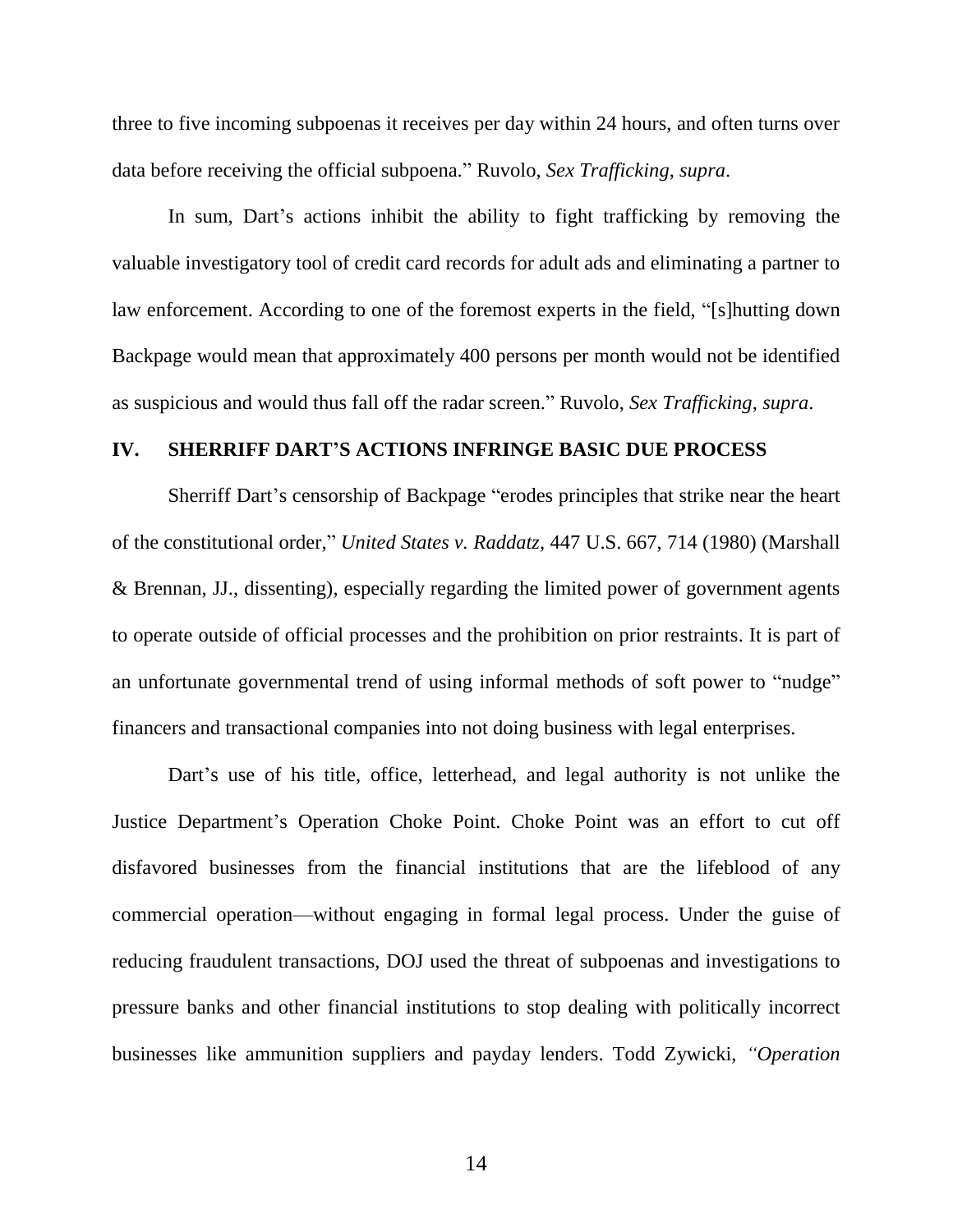*Choke Point*," Wash. Post (May 24, 2014), https://www.washingtonpost.com/news/ volokh-conspiracy/wp/2014/05/24/operation-choke-point.

Much like that controversial and constitutionally dubious scheme, Sherriff Dart's admitted aim is to isolate Backpage from its financial backbone in order to kill the company without any evidence that it has done anything wrong—just that its business model offends his general sense of morality. *See Backpage*, 2015 WL 5174008, at \*3, Were Sherriff Dart devoting his department's resources to pursuing actual instances of human trafficking or fraud instead of threatening credit card companies, there would be a much better chance of actually reducing the number of trafficked persons and preventing child prostitution. Moreover, he would be respecting the legal protections due any subject of law enforcement investigation, rather than on an extra-constitutional crusade that inevitably *reduces* the number of trafficked persons recovered, *see supra* Section III.

Constitutional governance in law enforcement, protected by the courts is an essential part of ensuring that what businesses operate in this country are the result of a free market, not the preferences of government officials who happen to occupy an office at some point in time. It also contributes to effective and efficient law enforcement. Without the intervention of the courts to restore reasonable constitutional order by lifting the informal prior restraint against Backpage, individual rights get trampled, as with both Dart's operation and Operation Choke Point.

#### **CONCLUSION**

For the foregoing reasons, and those presented by the appellant, *amici* urge the court to reverse the district court and grant a preliminary injunction.

15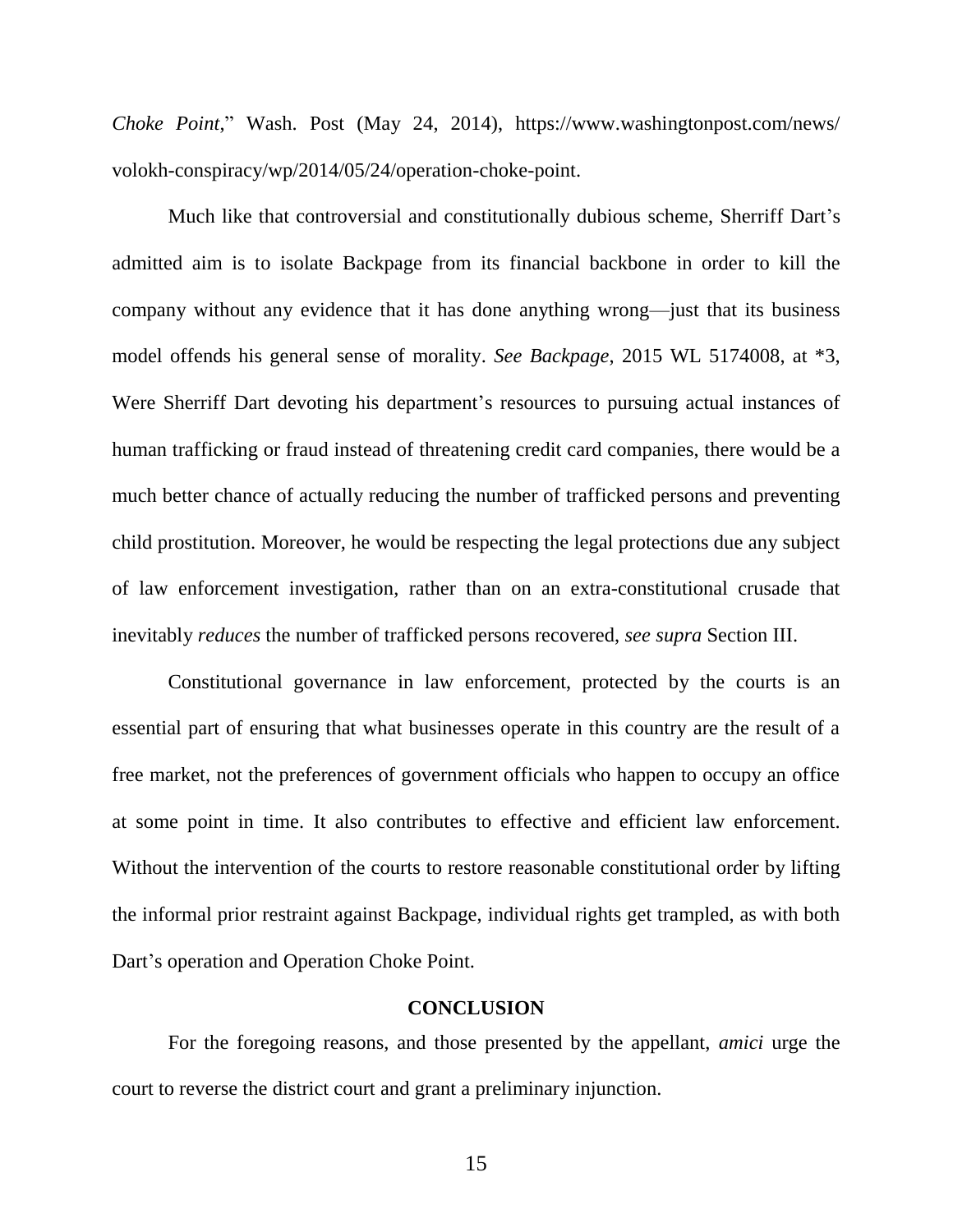Of Counsel: Manuel S. Klausner\* Law Offices of Manuel S. Klausner One Bunker Hill Building 601 W. Fifth St., Suite 800 Los Angeles, CA 90071 (213) 617-0414 mklausner@mac.com

October 23, 2015

Respectfully submitted, Ilya Shapiro *Counsel of Record* Randal J. Meyer\* Cato Institute 1000 Massachusetts Ave. NW Washington, DC 20001 (202) 842-0200 ishapiro@cato.org rmeyer@cato.org

\**Not admitted in this court.*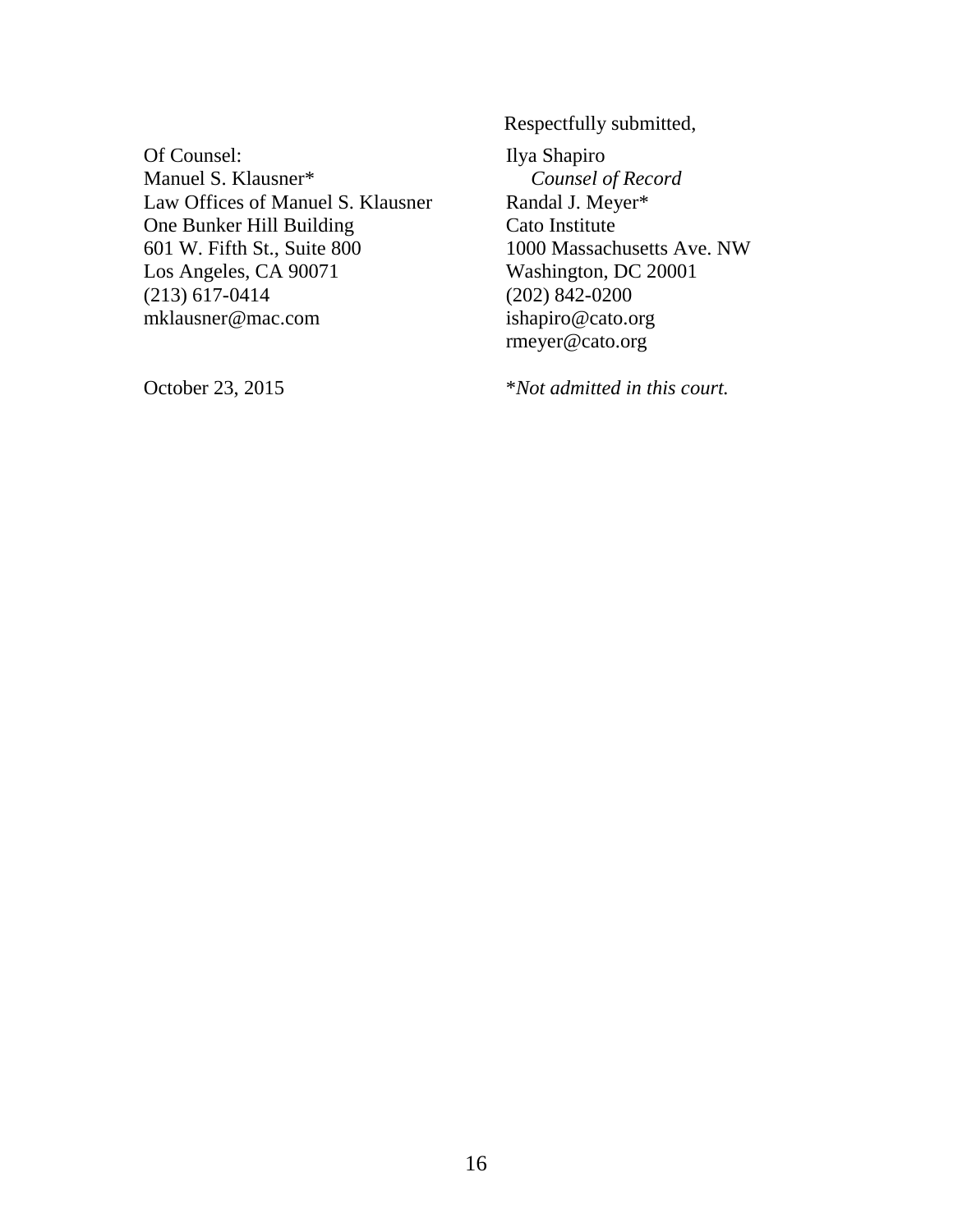## **CERTIFICATE OF COMPLIANCE**

- 1. This memorandum complies with the type-volume limitation of Fed. R. App. P. 32(a)(7)(B) because it contains 4,085 words, excluding the parts exempted by Fed. R. App. P. 32(a)(7)(B)(iii).
- 2. This memorandum complies with the typeface requirements of Fed. R. App. P.  $32(a)(5)$  and the type style requirements of Fed. R. App. P.  $32(a)(6)$  because it has been prepared in a proportionally spaced typeface using Microsoft Word 2007 in Times New Roman, 13-point font.

/s/ Ilya Shapiro October 23, 2015